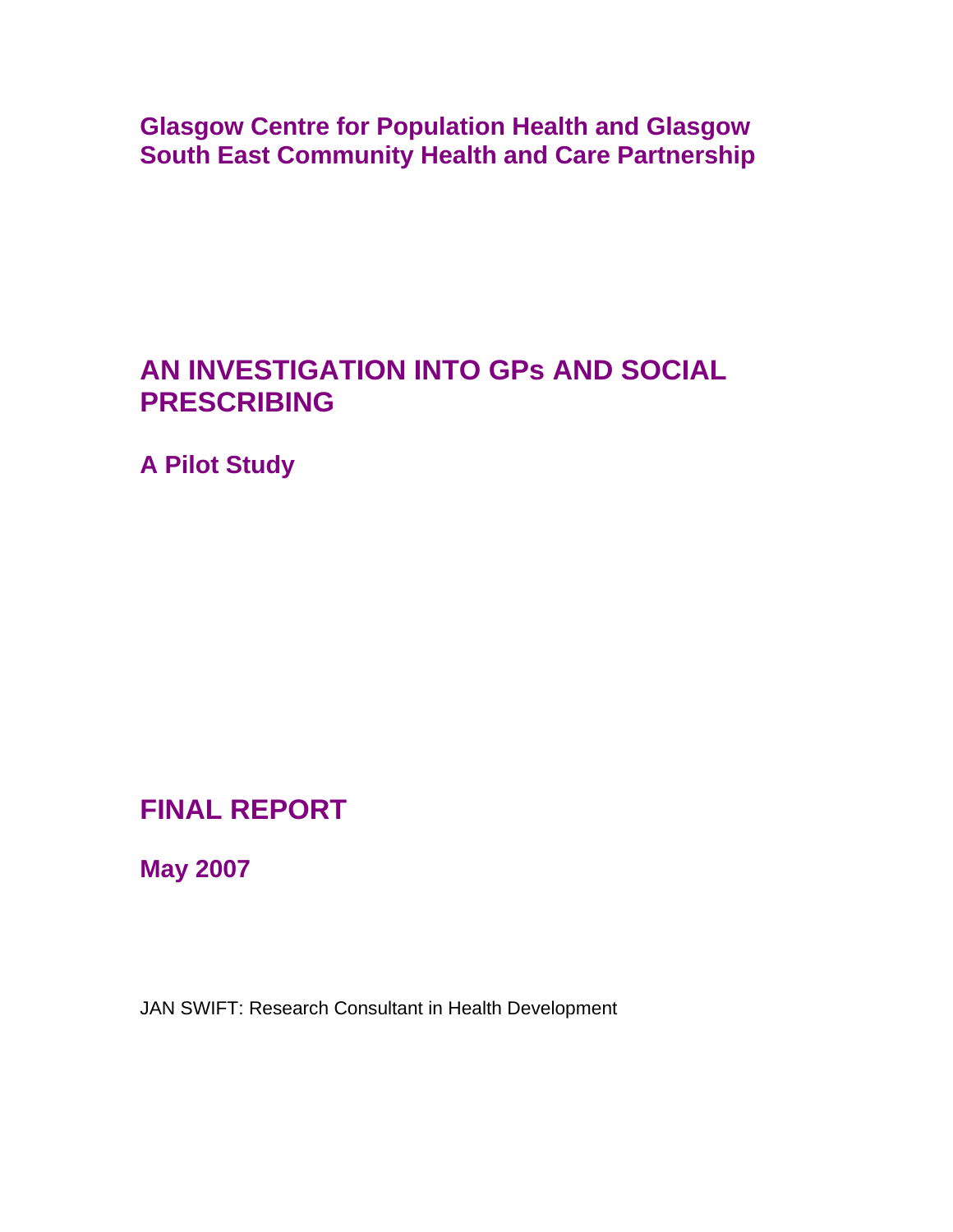### **Contact details for author:**

Jan Swift Freelance Consultant in Health Development

7 Burnside Terrace Kilbarchan **Johnstone Renfrewshire** PA10 2EY

01505 703024 / 07733 054744

[jan@janswift.freeserve.co.uk](mailto:jan@janswift.freeserve.co.uk)

#### **Contact details for Publisher**

Glasgow Centre for Population Health Level 6 39 St Vincent Place Glasgow G1 2ER

Phone 0141 221 9439 Fax 0141 221 5749

Web: [www.gcph.co.uk](http://www.gcph.co.uk/)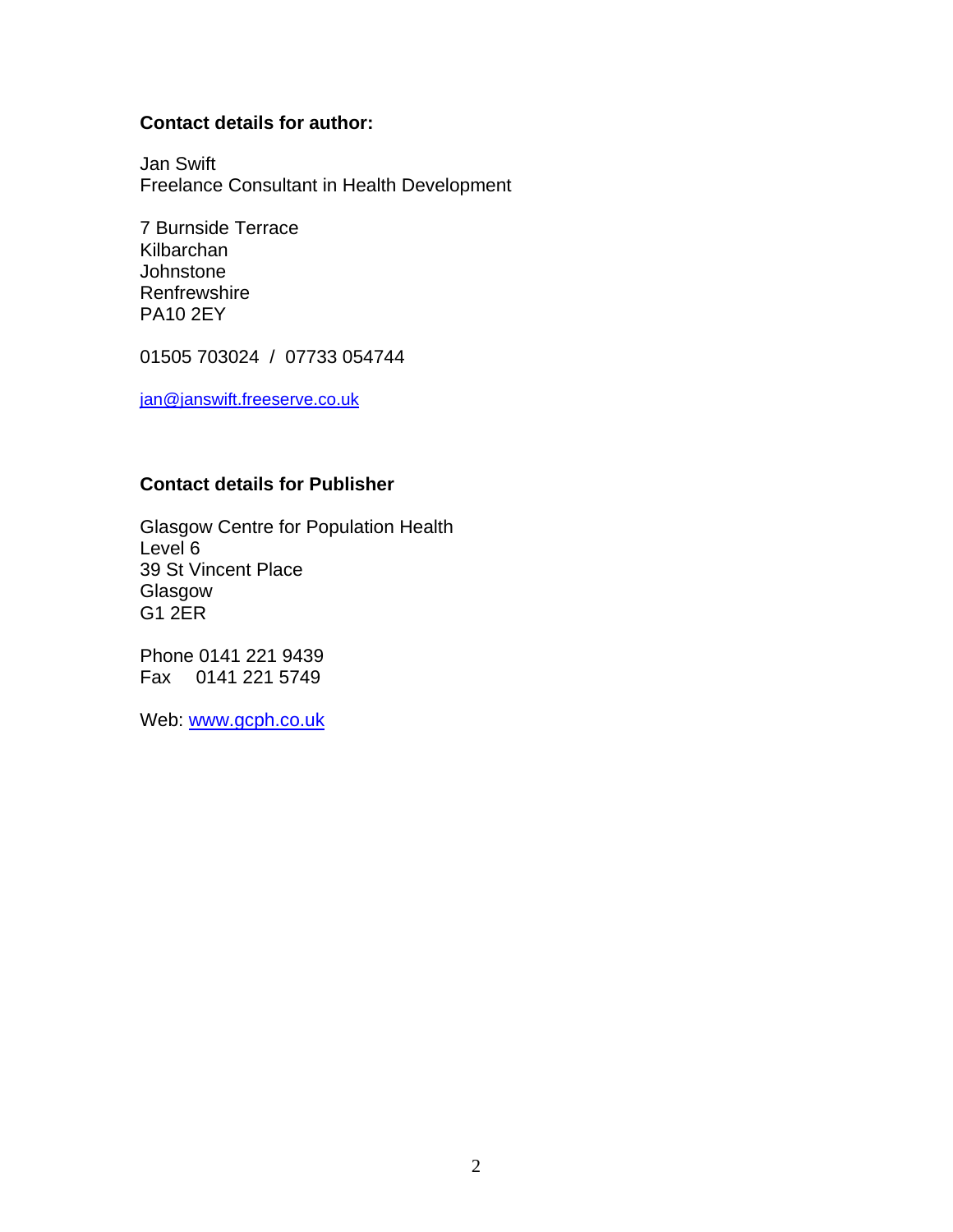# **CONTENTS**

|                                                                                                                                                                                                                                                                                                                                                                                                                                                                                                                                                                                                                                                        | Page                                                           |
|--------------------------------------------------------------------------------------------------------------------------------------------------------------------------------------------------------------------------------------------------------------------------------------------------------------------------------------------------------------------------------------------------------------------------------------------------------------------------------------------------------------------------------------------------------------------------------------------------------------------------------------------------------|----------------------------------------------------------------|
| <b>Executive Summary</b>                                                                                                                                                                                                                                                                                                                                                                                                                                                                                                                                                                                                                               | 4                                                              |
| Introduction and background to the study                                                                                                                                                                                                                                                                                                                                                                                                                                                                                                                                                                                                               | $\overline{7}$                                                 |
| <b>Methodology</b>                                                                                                                                                                                                                                                                                                                                                                                                                                                                                                                                                                                                                                     | 9                                                              |
| <b>Findings</b>                                                                                                                                                                                                                                                                                                                                                                                                                                                                                                                                                                                                                                        | 10                                                             |
| Medical or social model of health?<br>GPs' perceptions of social prescribing, referral and signposting<br>The referral process<br>Range of programmes used by GPs for social prescribing<br>Level of knowledge of social programmes in the area<br>Suggestions for methods of accessing information about social programmes<br>Making decisions about whether a social programme is appropriate for referral<br>Characteristics of patients most likely to be referred and benefits to patients<br>GPs as gatekeepers to other sources of social support in the community<br><b>Discussion</b><br>Conclusions and recommendations for further research | 10<br>11<br>11<br>12<br>12<br>13<br>14<br>16<br>16<br>17<br>19 |
| <b>Appendices</b><br>Appendix 1: Membership of Project Steering Group                                                                                                                                                                                                                                                                                                                                                                                                                                                                                                                                                                                  |                                                                |
| Appendix 2: The Social Prescribing Scheme in Bradford South and West PCT                                                                                                                                                                                                                                                                                                                                                                                                                                                                                                                                                                               |                                                                |
| Appendix 3: Focus Group and Interview Topic Guide                                                                                                                                                                                                                                                                                                                                                                                                                                                                                                                                                                                                      |                                                                |
| Appendix 4: Coding list for analysis of data                                                                                                                                                                                                                                                                                                                                                                                                                                                                                                                                                                                                           |                                                                |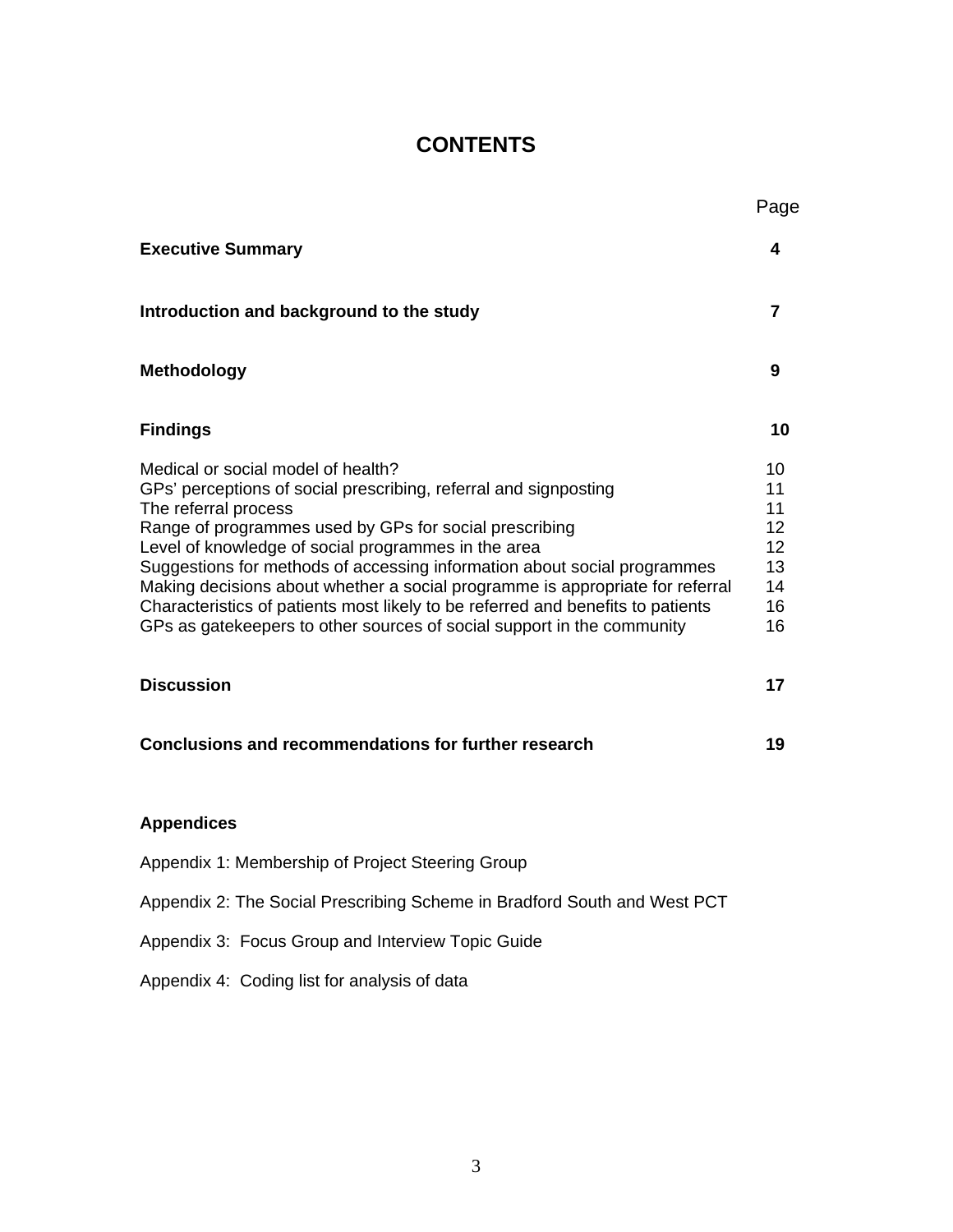#### **EXECUTIVE SUMMARY**

#### **Introduction and Method**

Social Prescribing is a method of impacting on the wider determinants of health such as the social, economic and environmental factors, through linking people with health problems to non-medical sources of help and support in the community, usually referral by primary care. This study was a pilot, the purpose of which was to inform the development of a full proposal for exploring referral practice in primary care in social prescribing. The pilot study tested the methodology, scope and reach for the full proposal.

Qualitative methods were used to gather data to meet the research questions. Several different methods of contacting GPs were used to gather data on referral practice, including open forums, letters of invitation, snowball sampling through personal contact and email. There were difficulties in recruiting GPs to the study with different experiences of social prescribing. There were 9 informants in the pilot study. Two focus groups and two in-depth interviews were conducted.

#### **Findings**

The GPs in the study generally took a holistic view of health and supported a social model of health. They all made use of social prescribing / referral to some degree and signposted patients to sources of social support in the community

Referral was the preferred term and this was perceived as a written referral to a social programme, with the responsibility for contacting the patient and giving feedback residing with the organisation. Signposting was interpreted as giving the patient information about a service and expecting them to follow it up for themselves. Signposting was more common than referral with the GPs in this study.

The range of organisations referred to was quite limited and GPs favoured those with a statutory service input – health or social work. Voluntary sector organisations were more likely to be signposted than to receive referrals. Only one regeneration funded project was mentioned.

The GPs felt their level of knowledge of social programmes was limited. The factors influencing this were time to become familiar with the potentially large number of relevant organisations and keeping up to date with the constant changes of projects starting, ending and changing their contact details. They felt there should be some kind of central register with the CHCP taking responsibility for vetting organisations and keeping details up to date. A central resource post was suggested which might maintain a web-site. Personal contact from projects was also favoured.

The GPs duty of care was paramount in whether or not a social programme was viewed as trustworthy to benefit the patient and not harm them. Factors in determining this were:

- **Appropriateness for patient**
- The line management of the organisation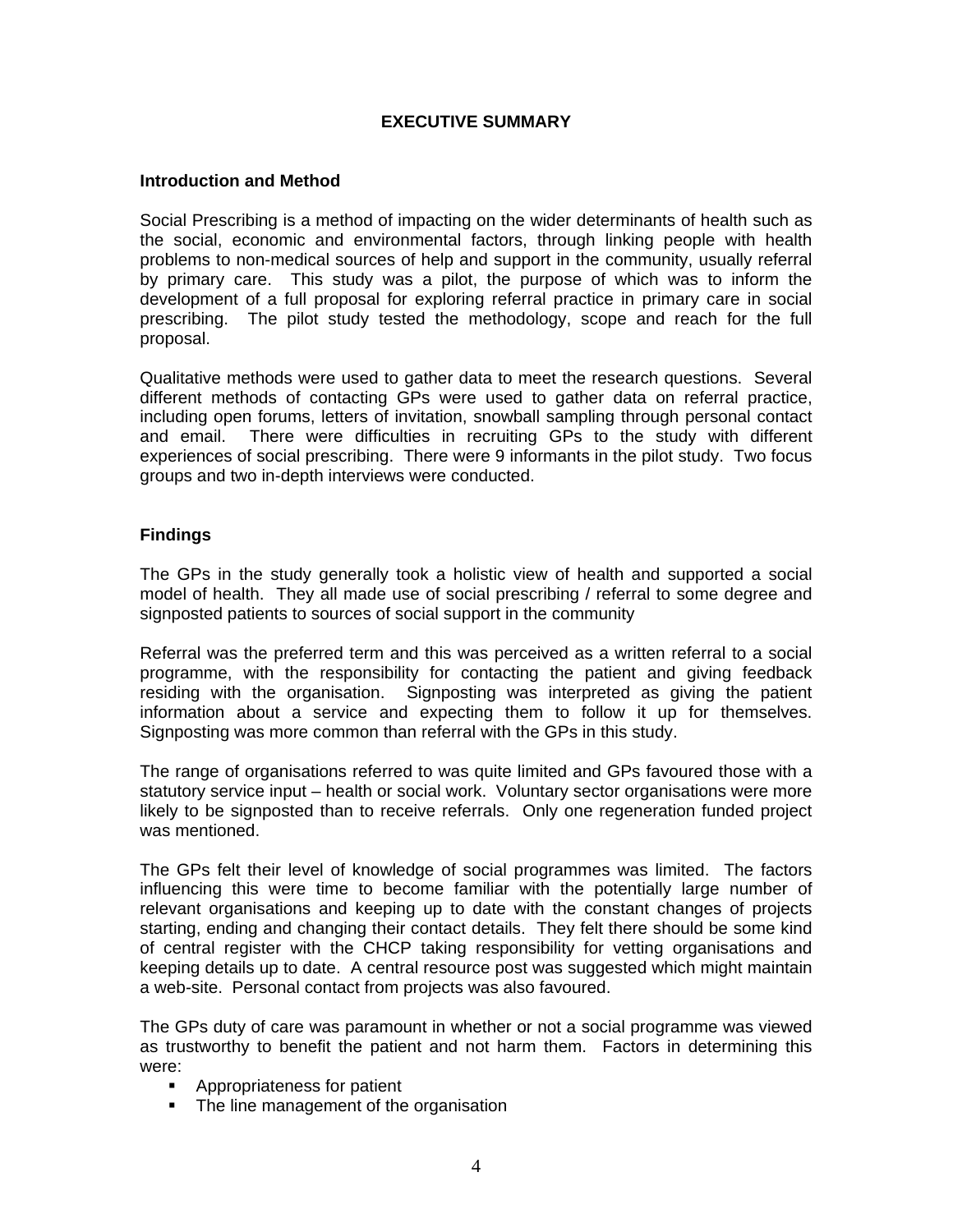- For voluntary organisations, to be part of a national organisation with a sound track record
- Feedback from patients, or word of mouth recommendations from a trusted person
- A personal visit to the practice from a representative of the organisation

GPs tended to prefer that patients could self-refer and generally did not see their gatekeeping role as useful for patients. The GPs felt that sometimes their gate-keeping role was unnecessary and they were used as information gatherers. Some referral forms were considered to be unnecessarily complicated and time consuming. The GPs favoured the idea of more primary care team members being able to refer patients.

Characteristics of patients that might lead GPs to make a social referral were:

- $\blacksquare$  High level of motivation those patients willing to make changes
- **Wanting alternative to drugs**
- **Mild to moderate mental health problems**
- **People who are socially isolated, unsupported by family, etc.**

#### **Discussion**

The methodology was appropriate for gathering relevant data, but recruitment was difficult, resulting in the informants all being already involved in social prescribing which would have influenced the data collection. It is suggested the use of incentives might help extend the reach of a further study. Senior practitioner involvement was required to give the study legitimacy.

The informants all appeared to be familiar with a social model of health but it was unclear if they applied to social prescribing practice. The relationship between understanding and applying a social model of health merits further exploration.

Since social prescribing was not familiar term to GPs, its use would have implications in recruitment for further studies and in progressing work in this field. It may be better to use the term 'social referral'. The distinction between the terms 'prescribing', 'referral' and 'signposting' and the implications for referral practice need further study.

Factors about social programmes which influenced GPs referral practice centred on the importance of the duty of care and the permanence of programmes and these require more investigation, as would perceptions of the gate-keeping role and assumptions about the suitability of patients for social prescription. Since there is some conflict with the perceptions from social programmes, this should be subject to further research. There is more potential for social referral to be used by the GPs both for more patients and to a wider range of organisations.

#### **Research Questions for Further Exploration:**

- 1. To what extent is there support for social prescribing among GPs? Are there GPs who are not practising this at all? What influences this?
- 2. What is effective social referral? How is the effectiveness of the intervention influenced by: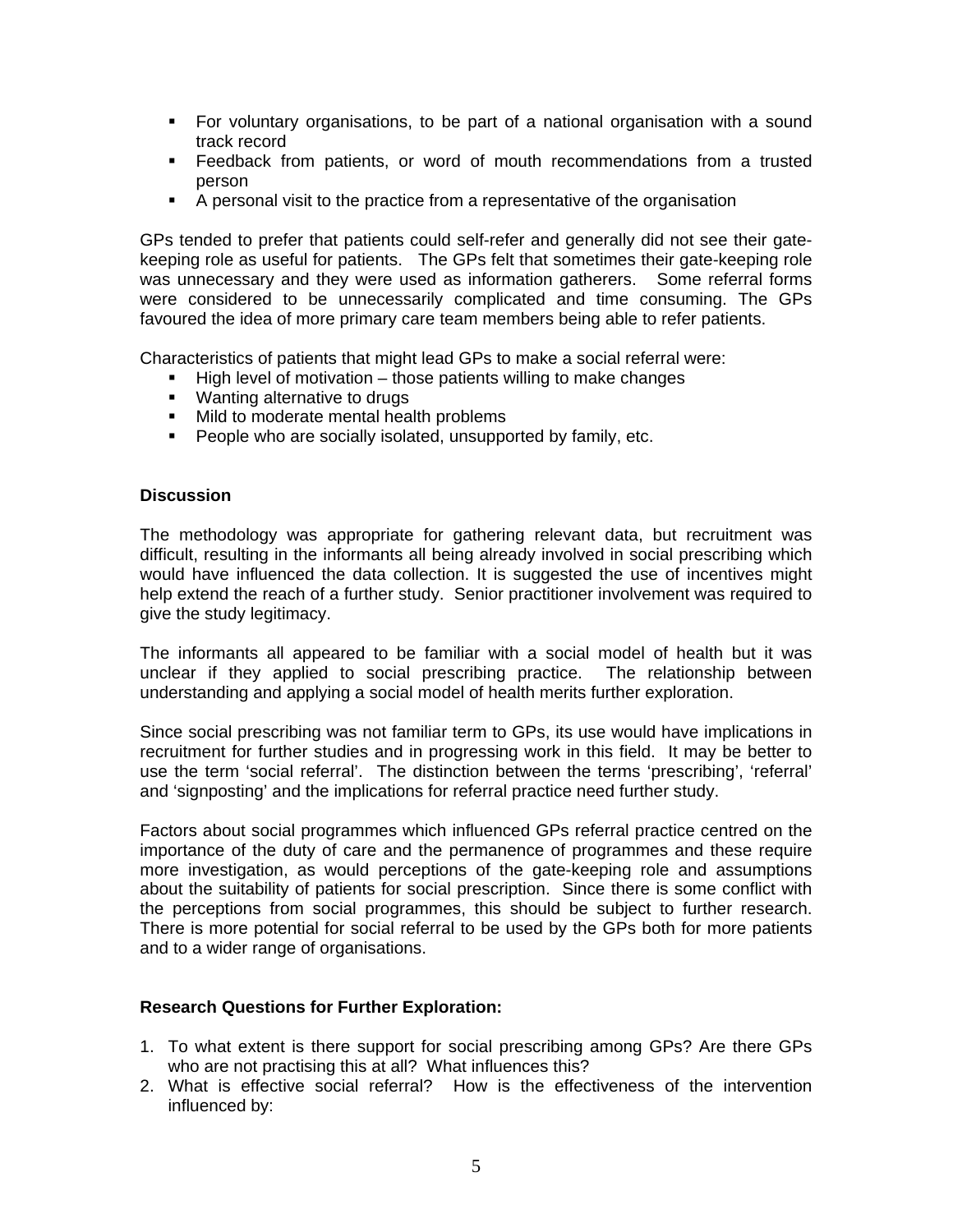- a. The relationship between the GPs' understanding of a social model of health and its application to the process of social prescribing
- b. GPs' perceptions of:
	- i. The differences between social programmes in the statutory, voluntary and regeneration funded sectors?
	- ii. Characteristics of patients which identify them as appropriate for social referral, or otherwise?
	- iii. Possible benefits to patients?
	- iv. The differences between the processes of prescribing, referral and signposting and how their use is determined?
	- v. Their gate-keeping role and the duty of care?
- 3. What are the experiences of workers in social programmes wanting to canvas GPs to make referrals?
- 4. Review the role of the primary care team in social prescribing and explore case studies demonstrating good practice.
- 5. Explore examples of good practice for social prescribing in the UK
- 6. Consider the feasibility of a pilot programme to improve links and communication between social programmes and GPs, perhaps linking with STEPS, other Primary Care Mental Health Teams, or other CHCP activity.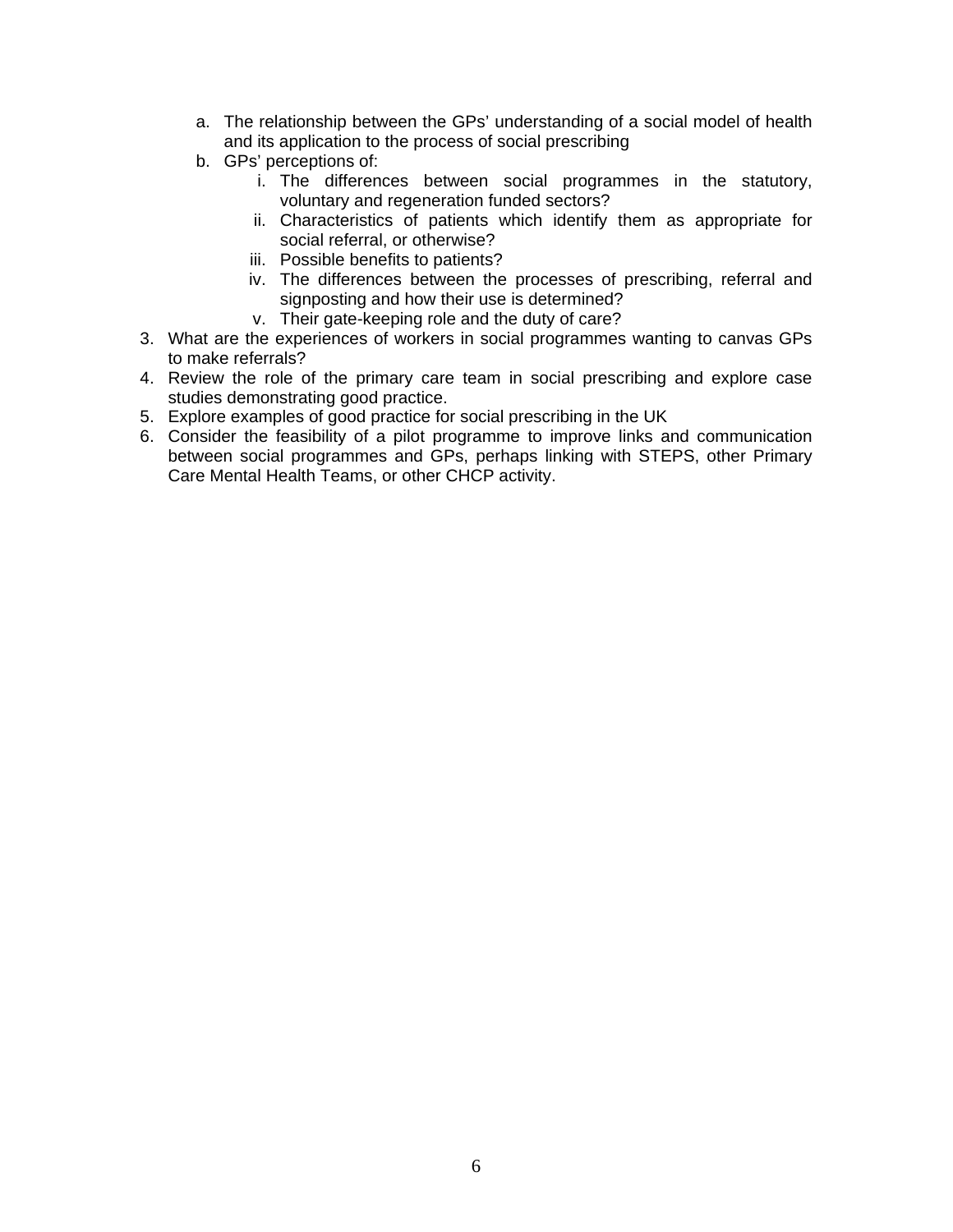#### **INTRODUCTION AND BACKGROUND TO THE PILOT PROJECT**

Social Prescribing is a method of impacting on the wider determinants of health such as the social, economic and environmental factors, through linking people with health problems to non-medical sources of help and support in the community. Patients are referred, usually through primary care, to community based groups, which might be in the statutory or voluntary sectors, and which provide opportunities for arts and creativity, physical activity, learning and volunteering, mutual aid, befriending and self help as well as support with issues such as benefits, debt, legal advice and parenting problems<sup>[1](#page-6-0)</sup>

The potential benefits from social prescribing lie in three areas;

- 1. Mental health outcomes
- 2. Community well being
- 3. Promoting social inclusion

The groups who are viewed as most likely to benefit are disadvantaged, isolated and vulnerable. Such groups could include those with mild to moderate or severe long term mental health problems, recently bereaved elderly people and people with chronic physical illness. These groups are managed within primary care and GPs could be using social prescribing as a means of improving health outcomes. Recent research by the Mental Health Foundation found that 60% of GPs surveyed would prescribe anti-depressants less often if an alternative was available to them<sup>[2](#page-6-1)</sup>.

The GP is a key gatekeeper for patients into community sources of help and support but the pattern of referral is patchy, with some GPs making such referrals and others not. There is some evidence that the factors influencing GPs include their attitudes and beliefs about social prescribing, the lack of agreed referral criteria, concerns about increased workload, evaluation criteria, accountability and liability, maintenance of up to date information and lack of knowledge about community resources<sup>[3](#page-6-2)</sup>. The lack of understanding between the voluntary sector, particularly community development, and Primary Care can result in cultural and professional barriers to effective referral<sup>[4](#page-6-3)</sup>. This was discussed at a recent conference 'Communities on Prescription'<sup>[5](#page-6-4)</sup> which also highlighted the need to bring a social model of health directly into primary care, with its predominantly medical model of health. A diverse evidence base and lack of models of good practice were also indicated as difficulties in development of social prescribing projects.

However, the evaluation of a social prescribing project established in Bradford (CHAT) showed a diverse range of patients benefiting from a steady stream of referrals to

 $\overline{a}$ 

<span id="page-6-0"></span><sup>&</sup>lt;sup>1</sup> Friedli L. Social Prescribing for Mental Health in Scotland – a feasibility study. Unpublished available from the author and the National Programme for Mental Health and Well-being

<sup>2</sup> Mental Health Foundation (2005) in Friedli L (above) P10

<span id="page-6-2"></span><span id="page-6-1"></span> $3$  Scottish Health Feedback, (1999) Mental Health in Primary Care – a needs assessment. HEBS Edinburgh (now Health Scotland)

<span id="page-6-3"></span>Sykes, 2002 in Friedli L. Social prescribing for mental health in Scotland: a feasibility study – unpublished, available from the author and National Programme for Mental Health and Well-Being

<span id="page-6-4"></span><sup>&</sup>lt;sup>5</sup> Edmonds, N. (2003) Communities on Prescription? Primary Care and the Voluntary Sector Working Together in Practice. *Journal of Mental Health Promotion. December 2003*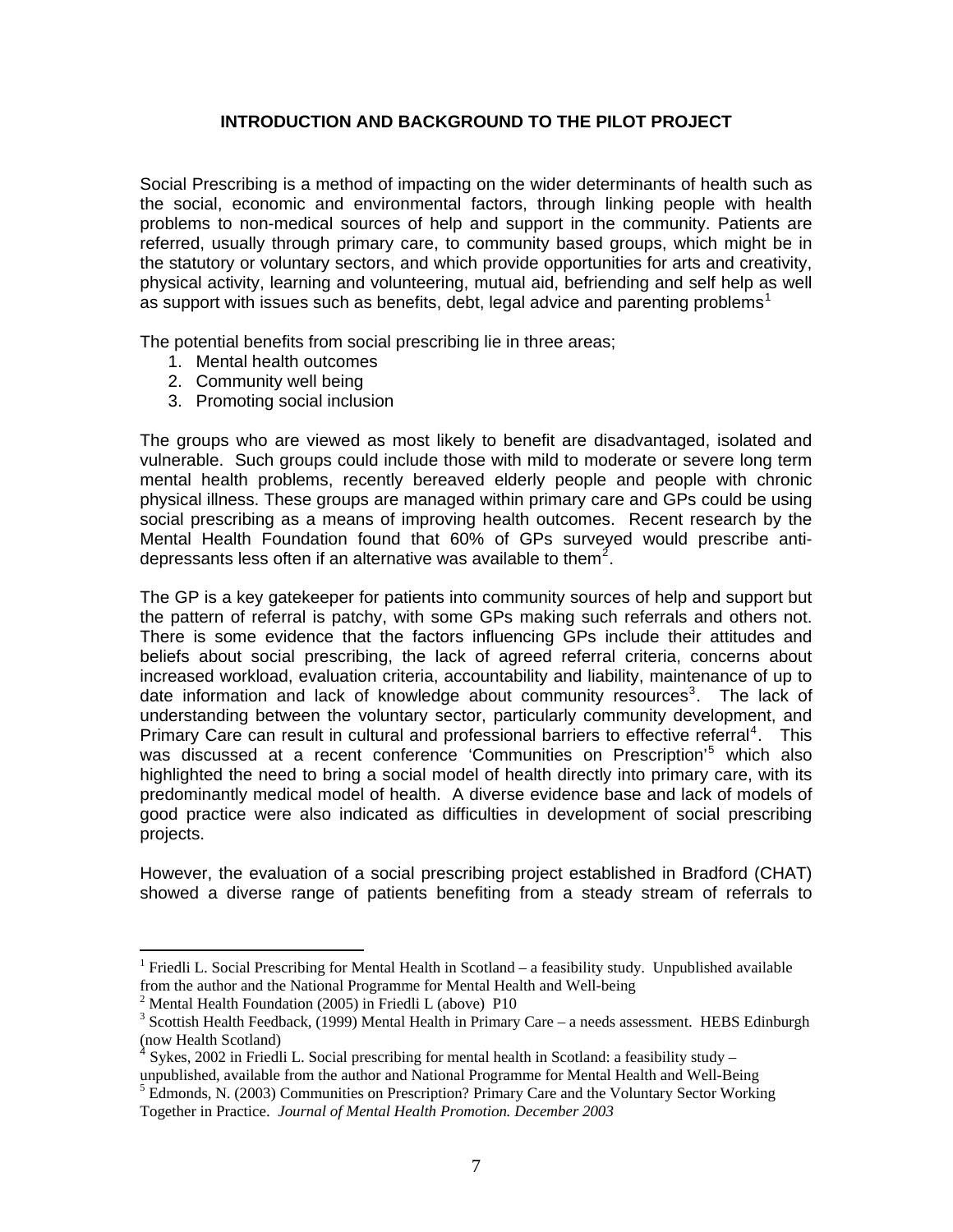voluntary sector organisations<sup>[6](#page-7-0)</sup>. A post has been created to link patient, primary care staff and sources of support in the community. The referral is made by a member of the primary care team, or self-referral by the patient, to the worker who then spends time with the patient and identifies the appropriate source of support. More details of this project are attached as Appendix One.

A social prescribing project in Trafford aimed to improve mental health and well-being through patients realising their potential, establishing good quality relationships and achieving a sense of purpose and direction in their lives<sup>[7](#page-7-1)</sup>. It provided creative opportunities, cultural engagement and personal learning and included a web-site with details of the range of opportunities for referral: dance, music, the visual arts, complementary therapies, creative writing, exercise, gardening, women only courses and lifeskills. An electronic referral could be made using a simple form on the web-site.

Social prescribing is aligned to current health policy in terms of partnership with the voluntary and community sectors, promoting social inclusion, the social justice agenda, public participation and patient involvement. Community Health Partnerships have a role in involving local communities in improving population health and social prescribing is an important avenue to achieving this. Programmes such as Healthy Living Initiatives have an important role as they provide a range of appropriate activities.

Glasgow Centre for Population Health funded this pilot study of GPs and social prescribing together with Glasgow South East Community Health and Care Partnership (CHCP). The purpose is to inform a wider study which will provide a better understanding of the referral practice of GPs. This is seen as an important step in helping to inform the development and use of services in the wider community which are beneficial to the needs of patients and which could contribute to increasing community capacity and thus to improving population health.

#### **Aim**

 $\overline{a}$ 

The purpose of the pilot study is to inform the development of a full proposal for exploring referral practice in primary care in social prescribing. The pilot study will test the methodology, scope and reach for the full proposal.

#### **Research Questions**

- 1. What social programmes canvassing GP referrals exist in the study area?
- 2. What knowledge do GPs have of social programmes in the study area?
- 3. What aspects of a patients condition has led GP respondents to refer or not to refer to a social programme?
- 4. What makes a social programme attractive to GPs?
- 5. What aspects of a social programme would make GPs decide not to refer patients?
- 6. What characteristics of GPs are linked with social prescribing?

<span id="page-7-0"></span><sup>6</sup> Woodall, J and South, J. (2005) *Evaluation of CHAT Social Prescribing Scheme in Bradford South and West Primary Care Trust* 

<span id="page-7-1"></span> $^7$  bluski.org.uk/referrals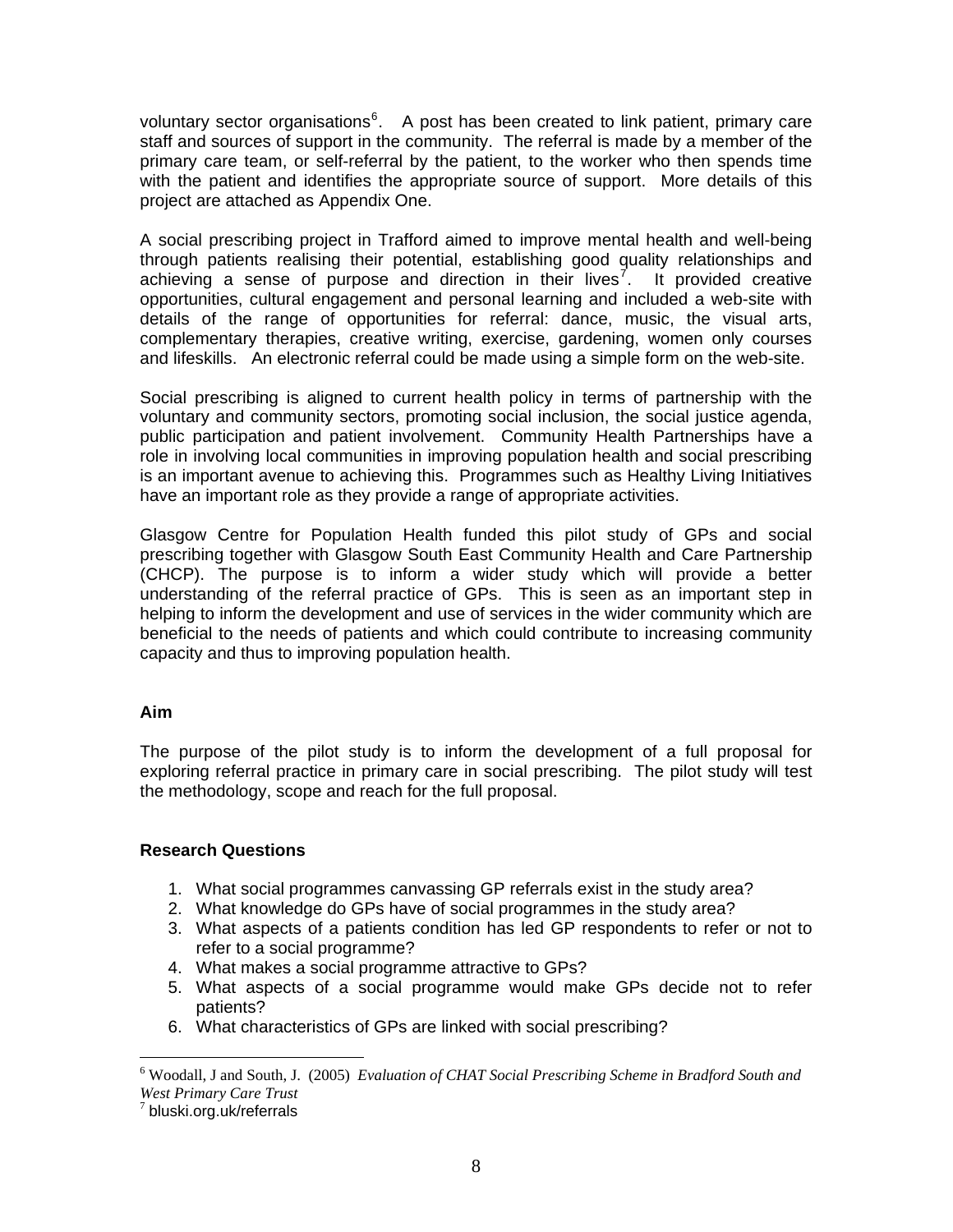# **METHODOLOGY**

The study required ethical approval and Research and Development Management approval. These were obtained from the Primary Care Division of NHS Greater Glasgow and Clyde (NHSGGC)<sup>[8](#page-8-0)</sup>.

Qualitative methods were used to gather data to meet the research questions. Several different methods of contacting GPs were used to gather data on referral practice.

- 1) An open forum of GPs was held at a health centre with several practices. The purpose was to scope the range of basic data on perceptions of social prescribing and its use, to inform the focus group protocol and to support the recruitment process. Seven GPs participated.
- 2) Two focus group discussions were held with a total of 7 GPs and 1 practice nurse. The discussions were recorded.
- 3) In depth interviews were conducted with 2 GPs, which were also recorded.

A short scoping activity was conducted with key contacts in the CHCP to determine the range of social programmes which existed in the area and which might be appropriate for GP referral.

#### **Recruitment**

 $\overline{a}$ 

 All the GPs in the CHCP area, 89 in total, were sent a letter of invitation from the researcher to participate in the study as informants at a focus group or interview. An information sheet and consent forms were also enclosed. Three replies were received and of these, two later declined to participate. The Public Health Practitioner made arrangements with one health centre to hold an informal discussion at one of the coffee mornings, which were regular features at the health centre. One GP was recruited for an interview through the coffee morning.

The Public Health Practitioner also contacted three practice managers to request arrangement of a focus group discussion. Three groups were arranged and one was cancelled at a later date. Attempts were made to recruit other GPs directly to the study through snowball sampling, email and telephone and also through practice managers. It proved extremely difficult to recruit GPs. Those that did participate were either involved in the steering group for the study or were known to the Public Health Practitioner. No incentives were offered, other than refreshments at the coffee morning.

 It was felt to be important to gather data from different groups of GPs, those who were currently referring to community based organisations and projects, those who express an interest in referring but who do not currently refer and those who neither express interest nor currently refer. However, the informants involved in the focus groups and interviews all came into the first category.

<span id="page-8-0"></span><sup>&</sup>lt;sup>8</sup> Research and Development Management Approval: project reference number PN06CHO33 Ethical Approval: REC number 06/S0701/145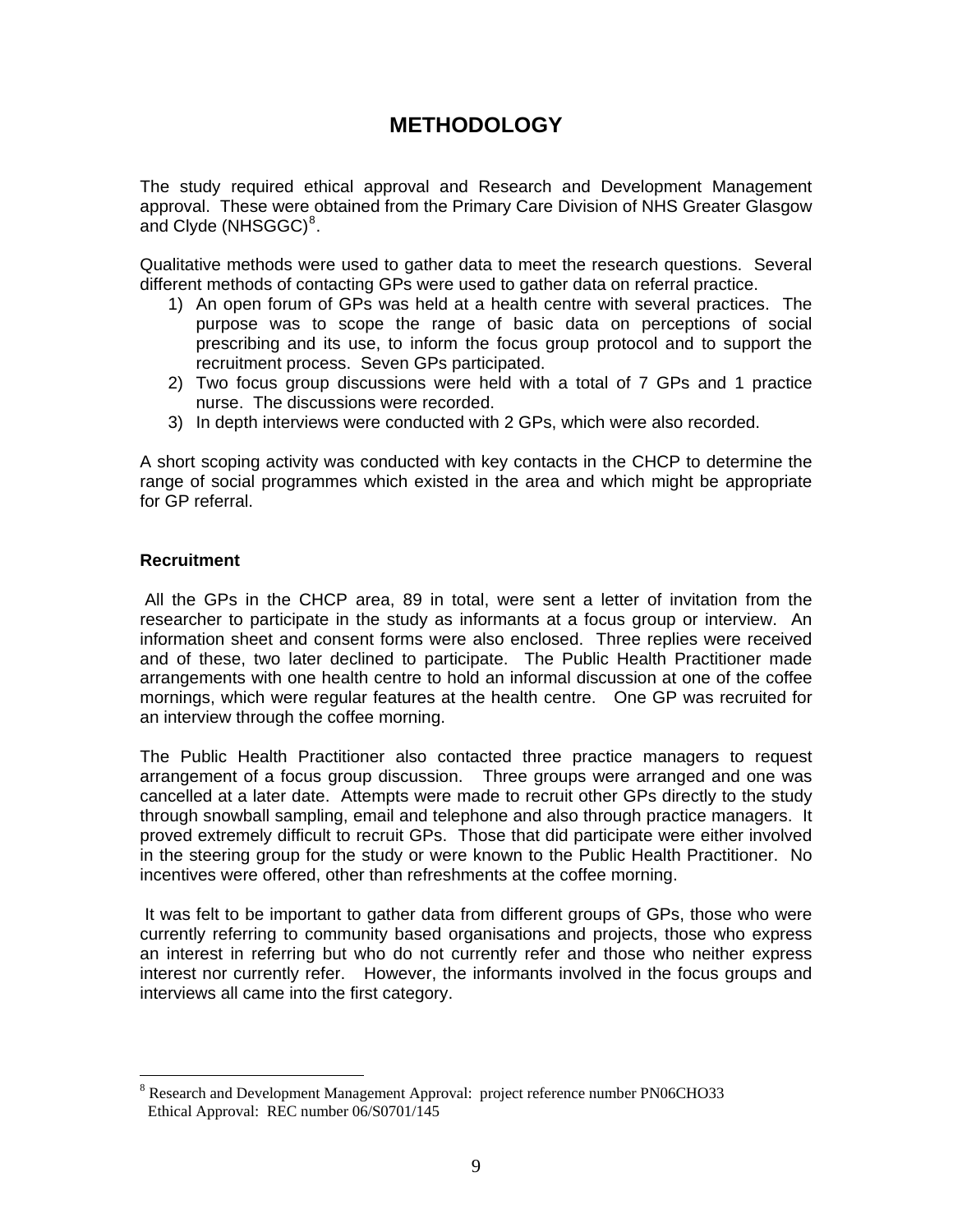#### **Focus Group Protocol and Interview Topic Guide**

The same questions were used for the focus groups and the interviews. These were developed from the research questions and the literature prior to obtaining ethical approval and modified slightly after the open forum. The guide is attached as Appendix 3.

#### **Analysis**

The data was analysed using thematic analysis. The data were examined in detail and a list of categories and sub-categories drawn up for coding, which is shown in Appendix 4. These categories were based on the research questions and other themes which emerged from close examination of the data. The next stage was to code the data and to cut and paste it into these categories. The information in the various categories was interpreted and summarised. Relationships were explored between the emerging themes, for example, the links between characteristics of organisations and the use of signposting or referral. The theory which emerged was then re-examined and reordered in relation to the research questions and presented in relevant sections as findings. Since the study was a small pilot, the amount of data was limited and more indepth testing of the emerging theory was not possible.

Since the main aim of the study was to pilot the method and explore areas for further research, the analysis included examination of the suitability of the methods and also exploration of the findings for issues which would benefit from further exploration.

## **FINDINGS**

#### **Medical or social models of health?**

The GPs involved in the study all demonstrated that they subscribed to a social model of health and a holistic perception of health and illness. When asked about the influences on health of people in their areas they suggested environmental and life circumstances, as well as lifestyle factors and behaviours. These included:

- 1. Poverty, deprivation and affluence
- 2. Working, unemployment, work based stress
- 3. Age, genetic make-up
- 4. Family factors
- 5. Immigration, being asylum seekers, multi-ethnicity
- 6. Access to services, particular language and cultural barriers
- 7. Bereavement

There was some discussion about the different models and one informant made the point that doctors had to operate with a medical model but as GPs they also worked with a holistic approach with their knowledge of patients and their families over a substantial period of time.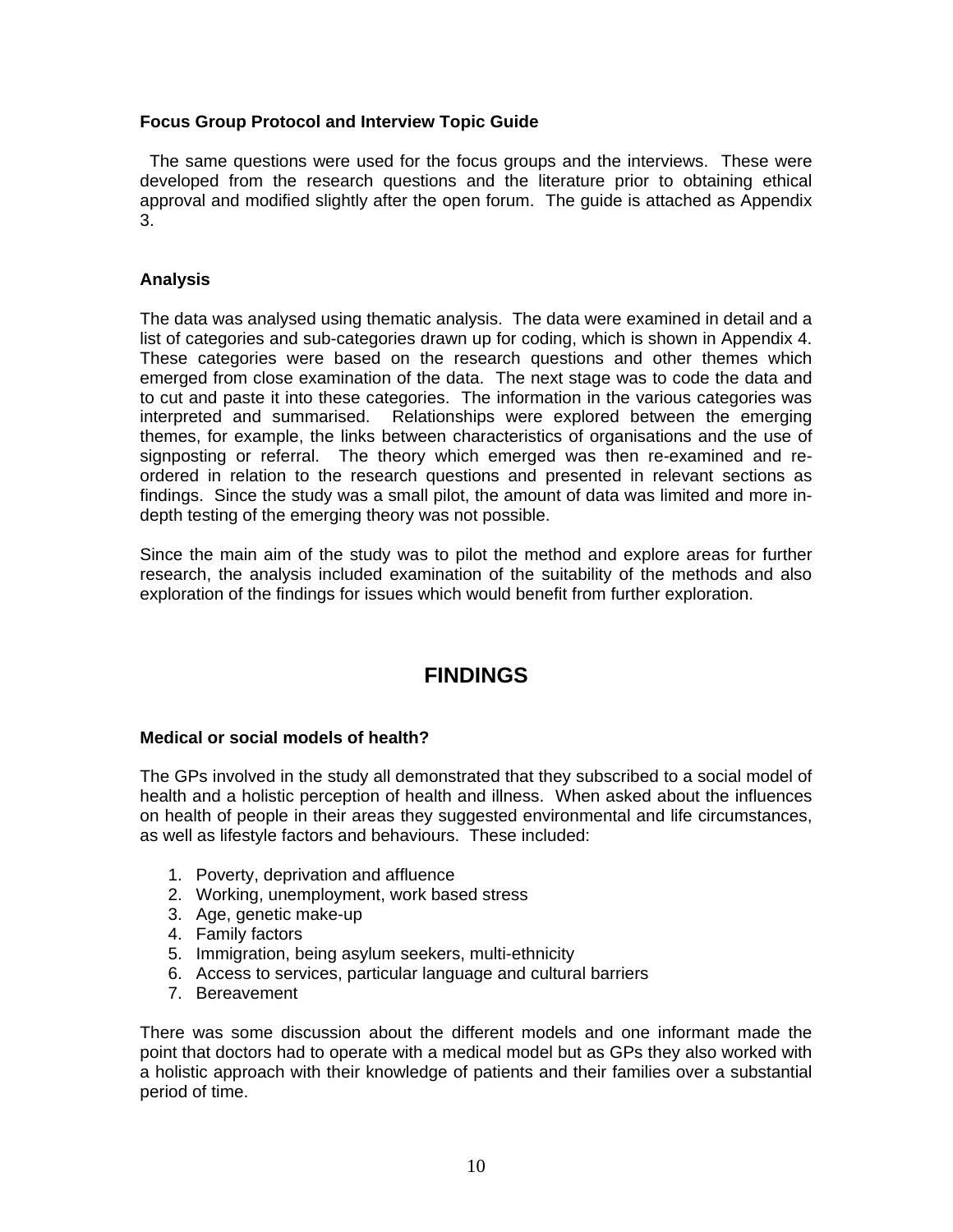#### **GPs' Perceptions of Social Prescribing, Referral and Signposting**

The term 'social prescribing' was not familiar to GPs. When given a simple explanation and examples, the terms referral and signposting were most commonly used. All the GPs in this study made patient referrals to non-clinical organisations which varied from exercise on referral to self-help groups and mental health projects. The term prescribing was not used because it implied the writing of a prescription and this was not the usual method of referral. Although a prescription is written for the exercise on referral scheme, one doctor differentiated it thus: "*We do write a prescription, but we don't define what it is they do. So it's not prescribing, it's referral."* 

There was agreement among the informants that referral meant sending a letter to an agency or filling in a form and the agency contacting the person to arrange an appointment. The GP would also expect feedback from the agency on whether or not the patient had attended and what progress they had made.

The term signposting was used to describe the process of recommending to a patient that they might benefit from approaching a particular organisation, such as a self-help group. The GP would give the patient the information and it would be up to the patient to take the initiative to make contact. The responsibility lay clearly with the patient whereas in referral, the GP and the organisation took responsibility. It was suggested by some of the GPs that signposting also empowered the patients in taking more responsibility for themselves. The GPs would follow up with the patient at their next appointment on whether or not the patient had contacted and attended the organisation. The GPs in the study were more likely to signpost than refer patients to sources of social support.

#### **The Referral Process**

A common element of the referral process was completion of a referral form, issued by the organisation. There was some ambivalence about the use of referral forms:

*"When we've got a referral form, it's a bit of a double edged thing. On the one hand, you know you've done it, you know where to send it, because it's written on the form. It's also a bit of a pain because we've got dozens and dozens of different kinds of referral forms for all different kind of services. It's hard to remember what you've got and where you've put it."* 

There was considerable discussion about the time consuming nature of some of the referral forms and some of the GPs felt they were being used as information gatherers by the organisations, who could collect the information themselves. There were complaints about triplicate forms which could not be scanned for electronic use and storage, so paper copies have to be stored and these often cannot be found when required. The issue was raised of having to store vast amounts of forms for use with both clinical and social referral. They become out of date and have to be thrown away. There was some discussion about the value of electronic referral or being able to download forms from a web-site when required. Several of the GPs preferred selfreferral by patients to be more frequent and did not feel the recommendation of the GP was necessary.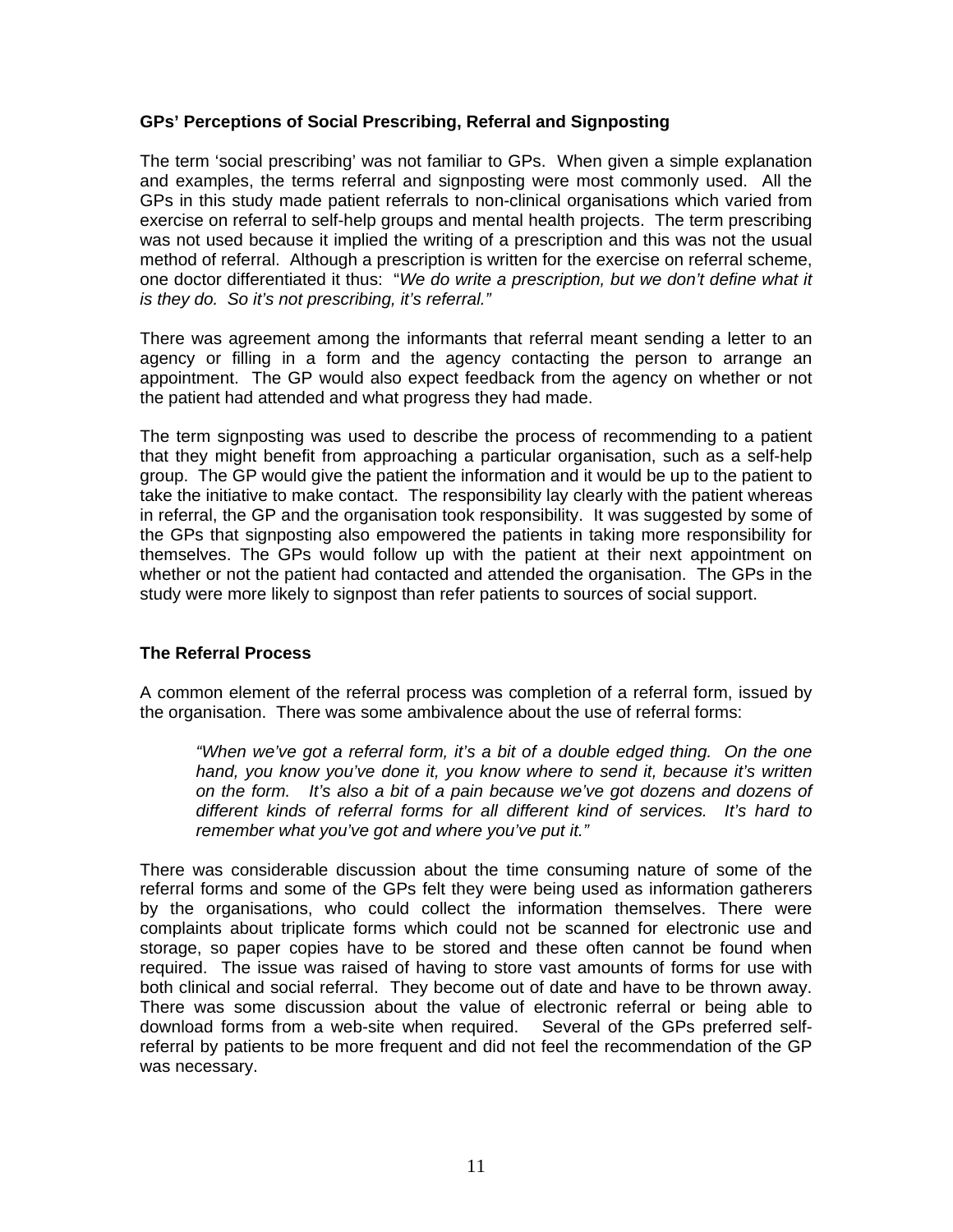#### **The Range of Social Programmes Used by GPs for Social Prescribing**

There was not a clear distinction between clinical and social referral by GPs. Smoking cessation and weight management were two examples of organisations which had an element of both social and clinical referral. Exercise on referral was viewed by the informants as a social referral, and this was the most commonly used. The organisations to which GPs most commonly referred to in the study were:

- **Exercise on referral**
- **Smoking cessation**
- **STEPS** a new primary care mental health team
- **Social work**
- **•** Welfare rights
- **Weight management**
- Community addictions team
- **Stress Centre**

It is striking that six of the eight agencies listed above have the NHS as key partners. Others which were mentioned less frequently, and tended to be organisations that GPs signposted for patients, were:

- Reading on prescription
- **Princess Royal Trust for Carers**
- **•** Youth health service
- Tom Allen Centre (a voluntary sector counselling centre)
- A multi-cultural women's project
- **Pregnancy advice service**
- **Pathways to work**
- **Tak-tent**
- **Bacup**
- Cruise
- **Victim support**

A number of projects and organisations exist in the area, which are funded through regeneration budgets and these were not mentioned by GPs, other than the Stress Centre, which is also part funded through the NHS. Some of these are not appropriate for GP referral and most are short term. In addition there is a large Healthy Living Centre in the same area as some of the informants and this was not mentioned, although they have a number of programmes particularly suitable for social referral.

#### **Level of Knowledge of Social Programmes in the Area**

The GPs in the study agreed that they did not feel their knowledge was adequate about community organisations and sources of social support. Their knowledge tended to be limited to the few organisations and agencies that they used regularly, with a few others they may or may not use occasionally. Several commented they were unaware of the extent of their lack of knowledge – they "*did not know what they did not know*". The reasons they perceived for their lack of knowledge were concerned with the rate of change with community projects and the difficulties in communicating large amounts of information. One GP summed up: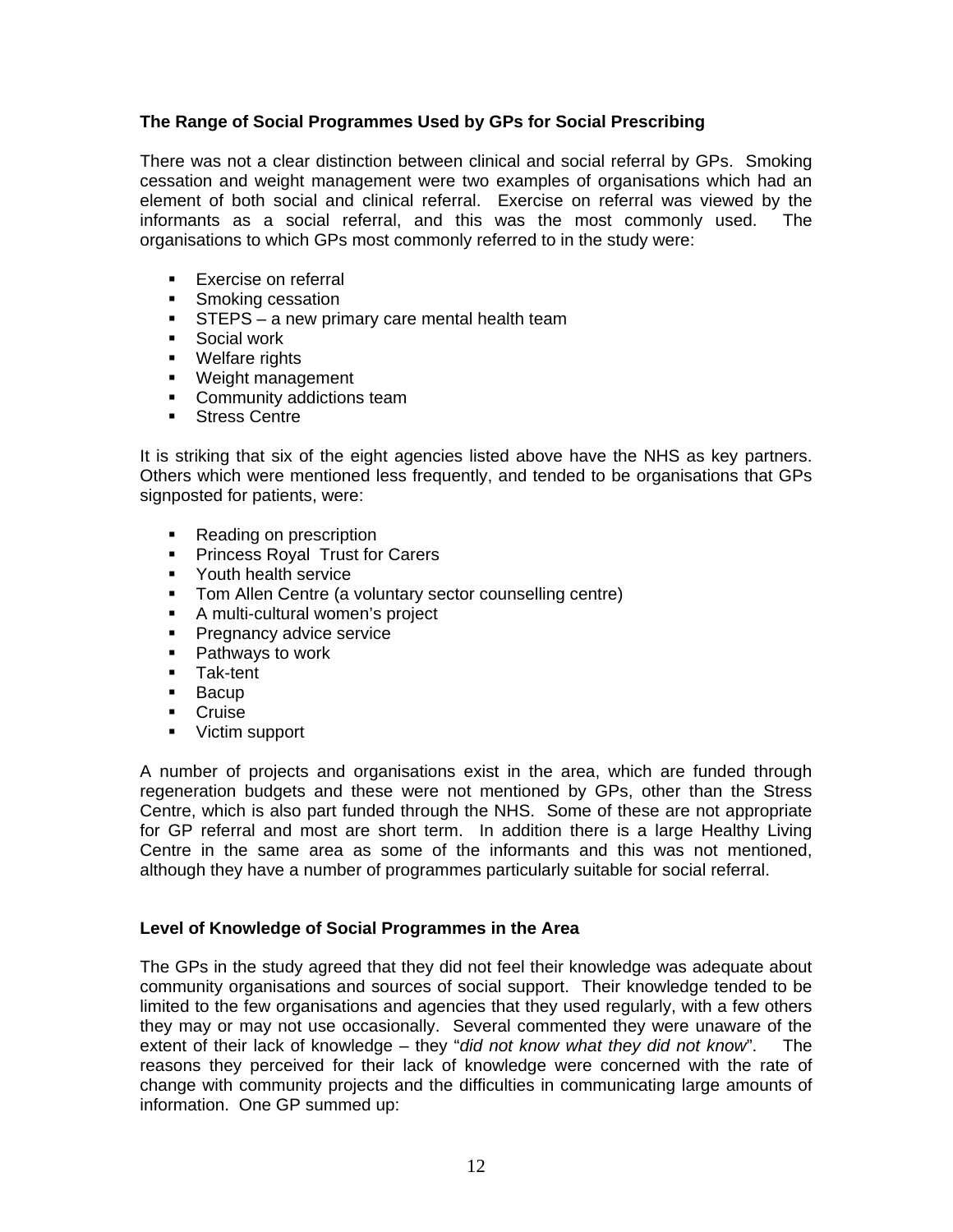*"I find it very difficult to stay on top of what's out there and that's for a variety of reasons. One is what was there yesterday may not be there today. It may be amalgamated, re-branded, renamed, new forms, new addresses, phone numbers, fax numbers. It's not impossible, you send something off and then some time later you're told something has changed. Or the information sent to the practice has been incompletely received and responded to and that reflects the paper avalanche that we live under on a daily basis. We have to be incredibly selective about what we do. We have a system for recording and storing information about referral agencies which works more or less well for the regular ones but they become out of date for a variety of reasons as well. It's a constant challenge."* 

Lack of time to access and assess information was the most frequently mentioned factor, as in this situation:

*"One lady wouldn't go into hospital because she had cats. I spent ages trying to find out about help for her. There were loads of facilities for pet sitting. All that information, if it was just there, we could just go right away and get it instead of spending ages trying to find out."* 

The short term nature of some projects was a problem. One GP commented "*you always get told about a project starting and you never get told about it finishing.*" Short term projects tended to be less favoured for referral, which perhaps might be a factor which influenced the lack of referral to regeneration funded projects.

Another important factor relating to the knowledge about potential organisations for social referral was their appropriateness. The GPs felt they needed more than basic information so that they could assess if the organisation was one they felt comfortable using for referral, for example, a pregnancy advice service offering counselling that proved to be anti-abortion. In one focus group a GP expressed her difficulty in understanding the difference between the differing philosophical basis of alcohol treatment organisations – the Glasgow Council of Alcohol and Alcoholics Anonymous.

The GPs in the study were most familiar with the agencies they referred to most frequently. Less often, they would need to identify a specialist agency to help a patient with complicated needs, perhaps requiring support with a rare condition in a language other than English and would find this difficult. A solution to the problem of lacking information was sometimes to refer them to another organisation which would have the relevant information. For example, STEPs, the primary care mental health team was viewed as a gateway to community based sources of support, or Citizen's Advice. One GP mentioned advising patients to go to the local library which held information on local organisations.

#### **Suggestions for Methods of Accessing Information about Social Programmes**

The GPs offered plenty of suggestions for methods of accessing information about agencies for social referral and signposting. They agreed they needed to be kept up to date and they could refer more if they had more information. Time was a pressure in terms of keeping up to date and thus they favoured methods which allocated the responsibility outwith the practice. There was a strong view that this was a role for the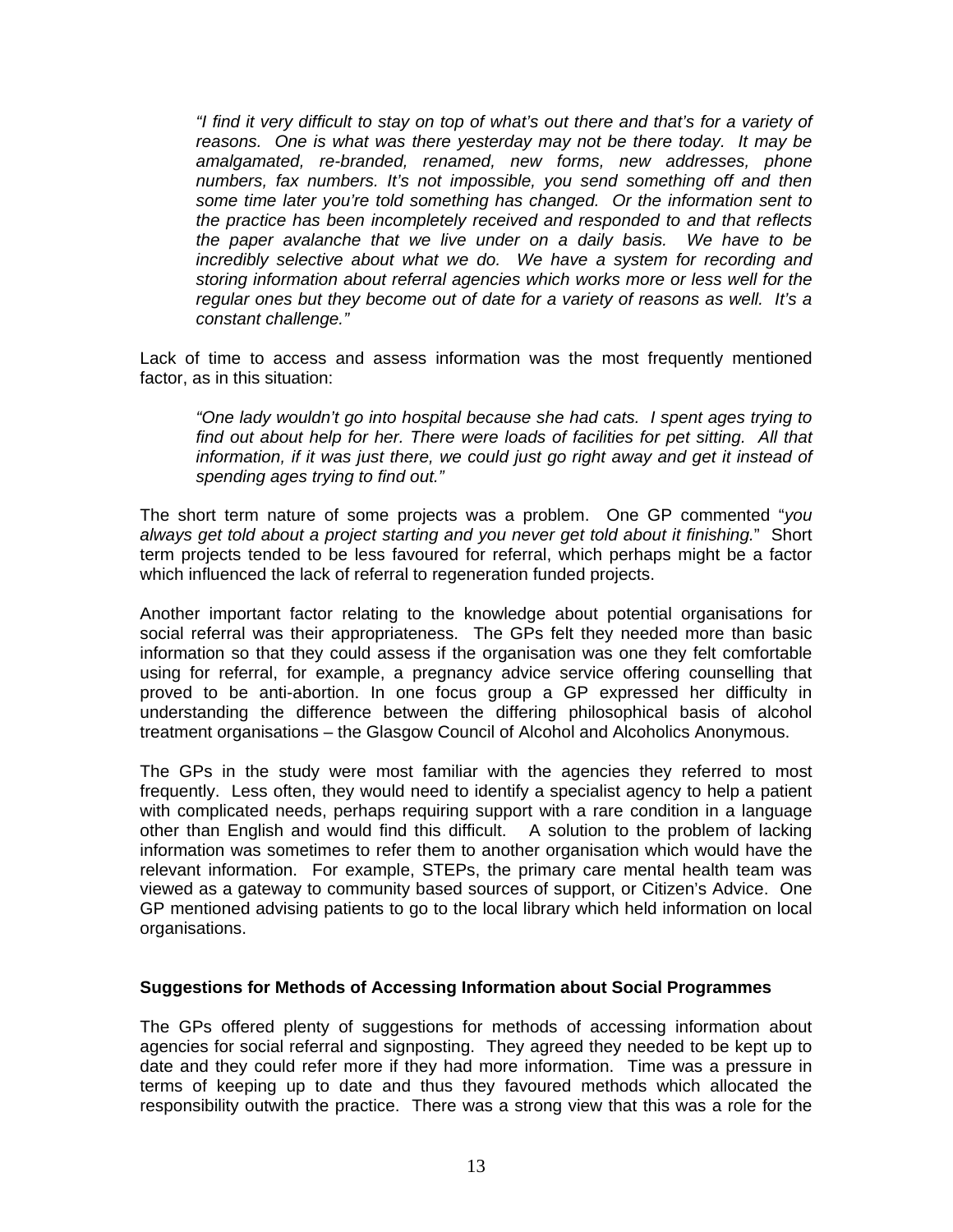CHCP and they raised the possibility of creating a post which would be a central resource for compiling information about organisations suitable for social prescribing, disseminating it and also vetting them for appropriateness. The most popular method of dissemination was via a web-site through which information could be easily accessed and referral forms and leaflets be downloaded. The site could also indicate which organisations would accept self-referral. Patients could also access the website, so GPs could signpost the website for them and they could self refer. If there could be an interface with the GPs' IT system then electronic referral would also be a possibility. It would be important for the information to be local, as their current experience of trying to access organisations via the internet was to be overloaded with national and even international data.

Another method of dissemination which was suggested was a directory. The informants spoke of directories that had existed in the past, but as is usual, they had become quickly out of date and unusable. It could be useful, if kept up to date by the central resource person, as described above.

The GPs spoke of the need for reminders and a simple list was one suggestion. There was considerable discussion about the difficulties of the practice being swamped with large numbers of leaflets. Most of the practices had some form of storing and recording these, but time for reading them and keeping up to date was a problem.

*"Personally, I think the only way is for them to come in and tell us about it,*  because we get leaflets galore, they arrive in the surgery, you glance at it, scan it *and don't sit down and digest it."* 

Two practices indicated they welcomed representatives from community based agencies who came to speak to the practice at an agreed time. This also gave the staff the opportunity to "*get a feel for the project"* and assess its suitability. Several GPs highlighted the value of word of mouth recommendations for agencies, either from patients or colleagues. This seemed to be a common way for them to access information.

#### **Making Decisions about whether a Social Programme is Appropriate for Referral**

It was apparent that GPs felt a clear duty of care in respect of referring patient to other agencies. It was important that they were sure that the organisation was reputable and could be trusted to benefit and not harm the patients. There were several suggestions for how this assessment was made:

- Where a project is located and line managed: if managed by Social Work or the NHS then GPs were more inclined to refer. The qualifications of the line manager were also thought to be important
- If it is part of a national organisation with a sound track record e.g. Alzheimer's Society
- Feedback from other people patients and colleagues, word of mouth recommendation
- **Personal visit from a representative of the organisation**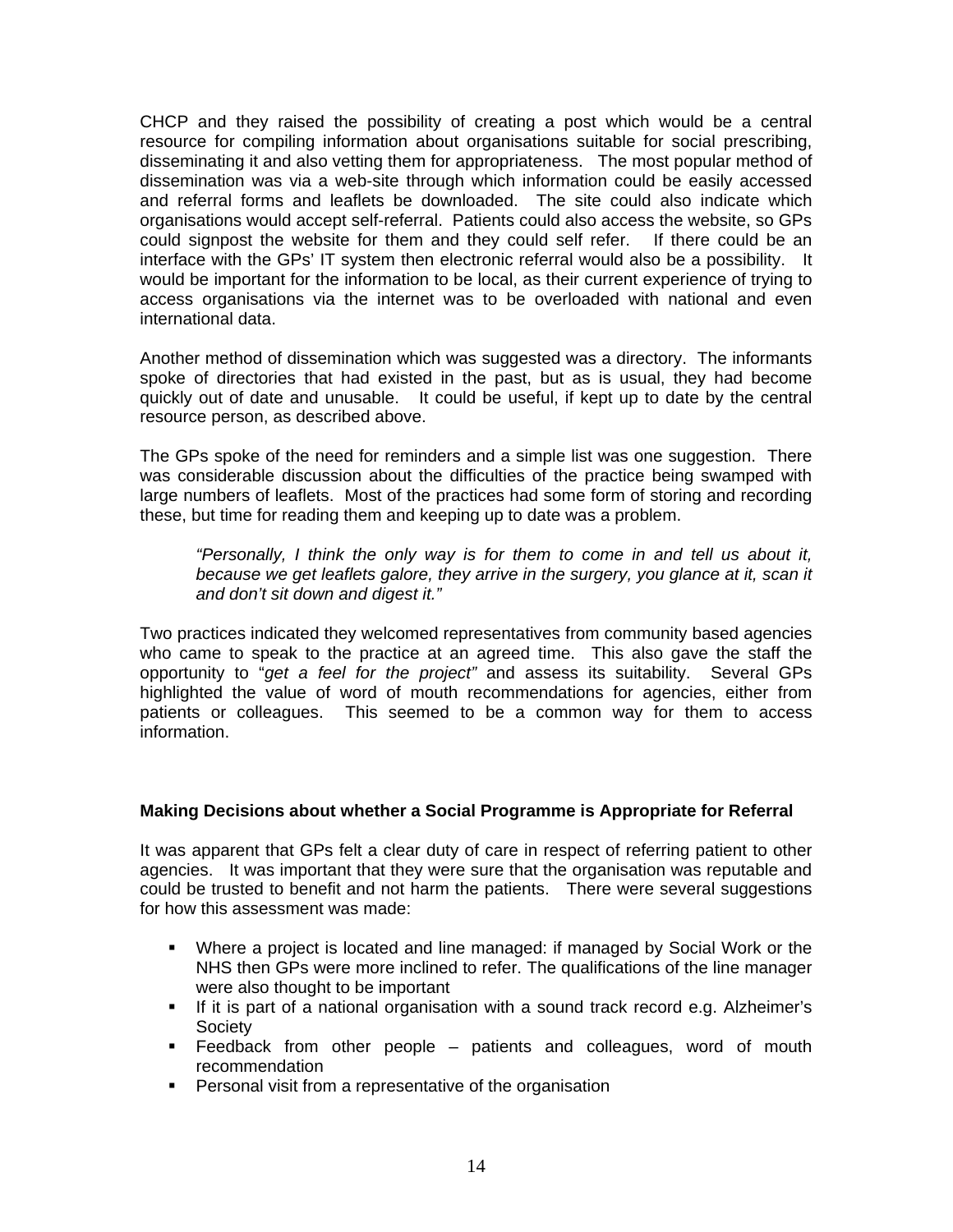The informants were more confident about referring to statutory agencies, such as welfare rights, especially those with a health service input. They had more difficulty with voluntary agencies, but felt they were appropriate if there was a recognised national organisation with a good track record. Self help groups were less likely to be used for referral and more likely to be signposted. Alternative therapists were mentioned as unsuitable for referral by several GPs, because of a lack of knowledge and understanding of alternative therapies:

*"Traditionally there is a problem with things like osteopathy and chiropractors because they are non-medical. There's a fair number of doctors who will accept that they have benefits but we don't get any formal training in it, so it's very difficult and they are not strictly part of the NHS so we tend not to know sufficient about them to advise our patients. The other one is homeopathy, or herbalism which we don't know much about at all, unless you go and specialise in it, so it's difficult to refer because you take on a responsibility there."* 

In addition one GP said he had experienced some examples of unreliability, for instance, an alternative practitioner promising to cure ME and charging £200 and confusion over the status of a Doctor of Chinese Medicine.

An interesting example was given from one practice which was asked by a university department to take a trainee counsellor on placement:

*"The university department that was responsible, we got some kind of verbal request, and it went on over a wee while we tried to clarify it. We eventually decided we wouldn't have the trainee, because it simply wasn't clear where the responsibility lay - was it ours or theirs?"* 

Elements that would encourage GPs to make social referrals would be:

- Up to date knowledge of what is available and appropriate
- **EXTE:** Longer term projects and agencies rather than pilot projects which might disappear
- **Located or managed by statutory service**
- **Could clearly transfer duty of care**
- **The service is free, confidential and culturally sensitive**

Matching the patient with the most appropriate organisation could be a problem. One GP cited the example of the number of care organisations covering one area. He found it difficult to know which one would be most appropriate for the patient.

In one case a wife perceived an organisation to be wholly inappropriate for her husband who had appeared to have been happy with the referral:

*"An alcoholic man, who was also depressed, he came into see me and I was*  explaining about the Tom Allen Centre, how it worked. I then got a phone call *from enraged wife saying 'how dare I refer her husband to a religious organisation'. It's run by the Church of Scotland. I tend to say to people it's run by the Church of Scotland, but it's for everyone."*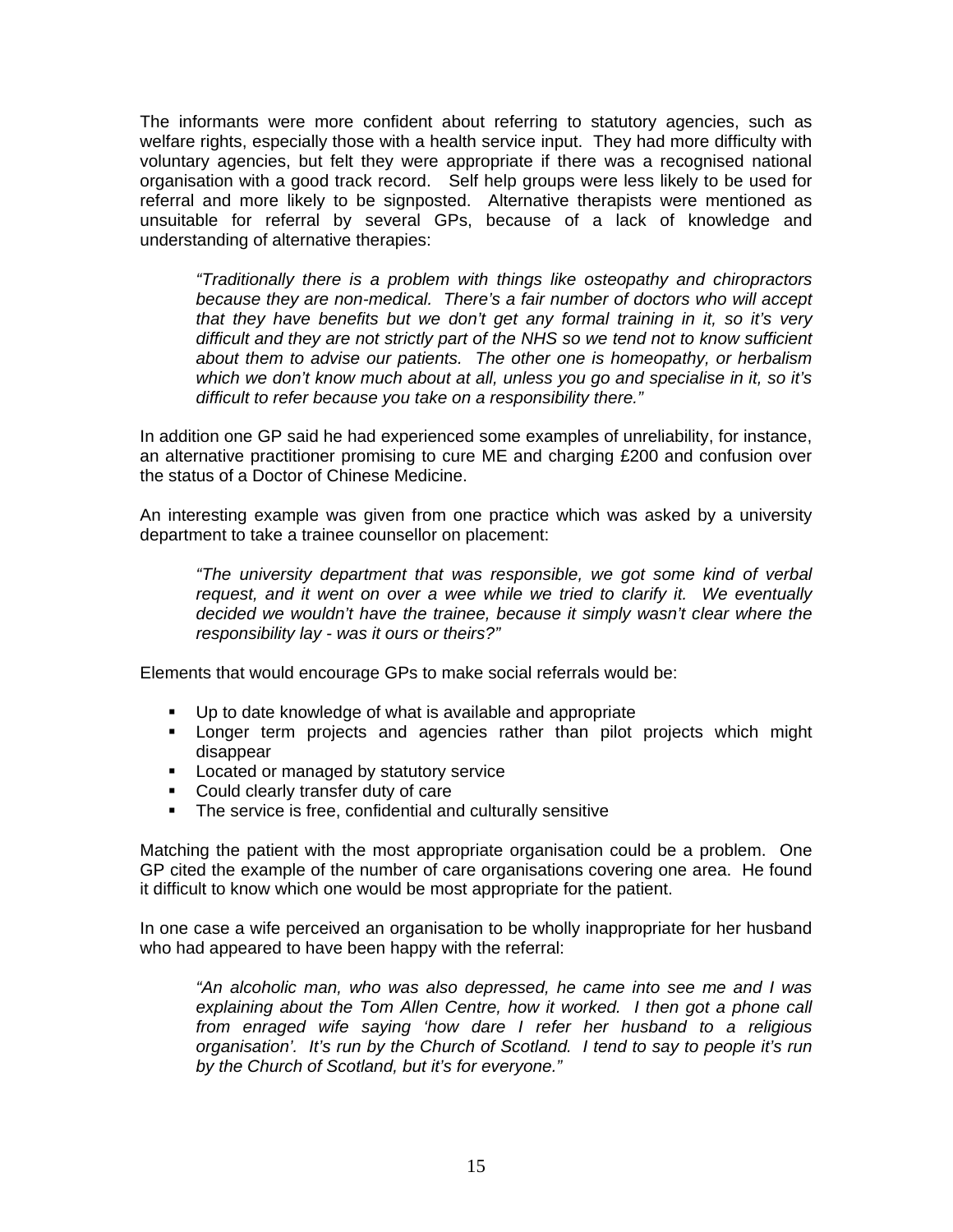#### **Characteristics of Patients that Were Most Likely to be Referred and Benefits to Patients**

The kind of patients that GPs were most likely to refer for social support fell into one or more of four categories:

- Those that were motivated to help themselves and recognised the need for change
- **Patients with mild to moderate mental health problems such as depression,** anxiety
- **Patients that are willing to accept an alternative to a prescription for tables**
- Those lacking social or family support, have no other sources of help and support and tended to be isolated and lonely

It was a strong theme in the data that patients who want a '*quick fix and some tablets'* would not benefit from social referral. Similarly frequent attenders at the practice were viewed as unlikely to attend, or to sustain engagement, due to the complex nature of their problems and changing priorities. The GP would be looking for an indicator of motivation such as an expressed view from the patient that they recognised they needed to make changes to their life, or who were looking for help with a specific problem that was outwith the scope of the GP practice.

The benefits were seen as those which could not be offered by the GP but would assist in improving the treatment and health of the patient, such as alleviation of mental distress, improved financial situation through benefits advice, making a lifestyle change. Exercise on referral was mentioned in one group as being of particular benefit. The GPs received feedback and the patients engaged with it and seemed to enjoy it. Doctors did not always receive formal feedback from organisations about whether or not patients succeeded in making a lifestyle change.

#### **GPs as Gatekeepers to Other Sources of Social Support in the Community**

The informants in the study tended to see their gate-keeping role as a burden rather than a useful tool for the benefit of patients. They felt that patients tended to view them as a first port of call for information, some of which would be better from other sources:

*"Something's wrong, my home situation's bad, so they go to the doctor, at least its free, people see us as a hub. Patients will run to their GP. They won't run to their social worker, they won't run to the community nurse, they run to their GP….. People have no idea who to contact, I get numerous phone calls – how do I get hold of the occupational therapist, my baby's not feeding well, should I change this milk to that milk?"* 

There was a view that other members of the primary care team could refer, but some organisations insisted on a doctor's signature on the form. In one practice, the Practice Nurse was seen as the person who made most of the social referrals and that she had more knowledge than the GPs about what was available. This point was made very strongly by one informant. He felt that considerable training had been undertaken so the primary care team could act as a team and share responsibility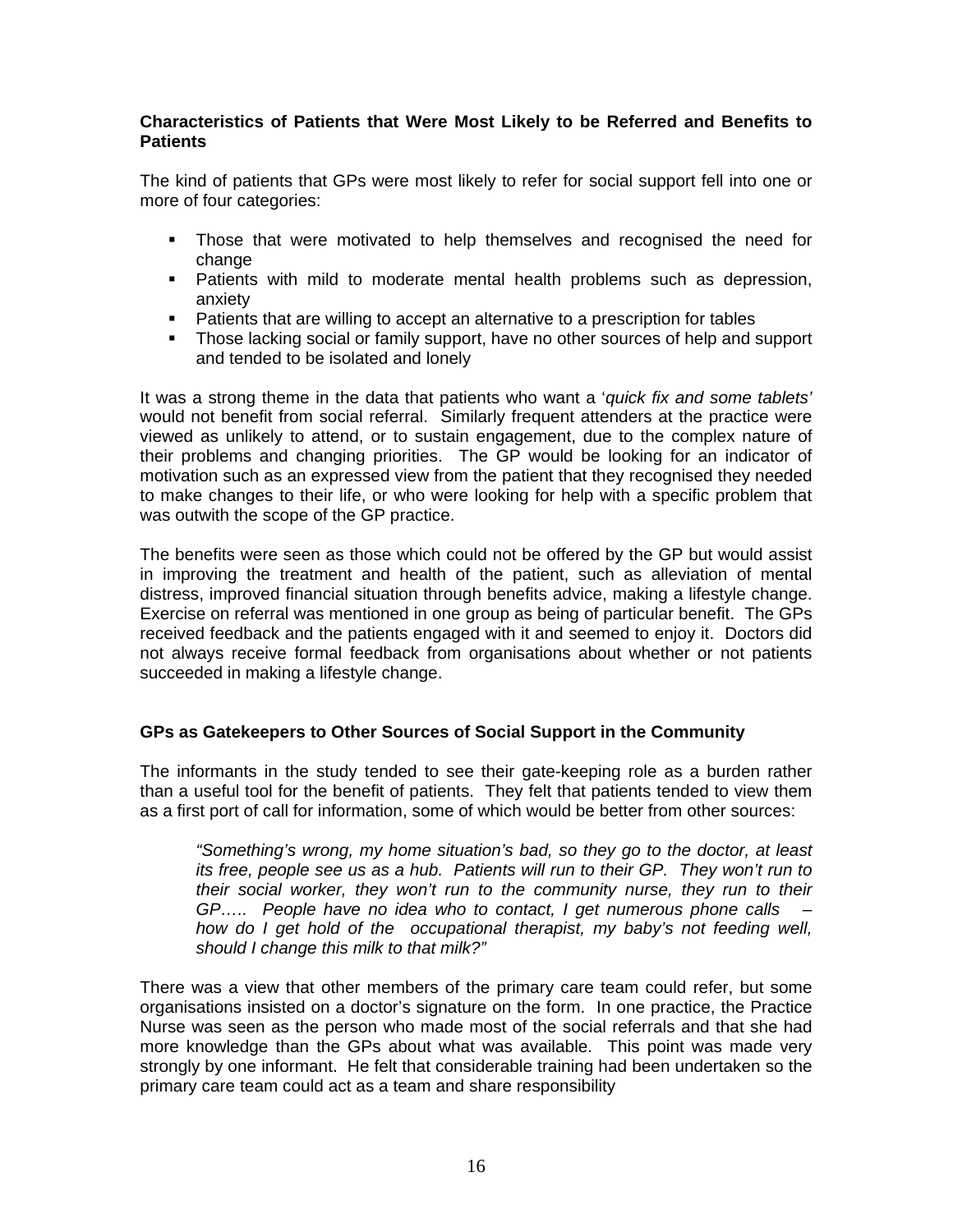## **DISCUSSION**

Although the pilot study was small, a number of important issues emerged. The aim was to test the methodology for a more comprehensive in depth study, and some key learning points were indicated in relation to recruitment. The data also indicate some interesting issues and questions which would be important to explore in a further study of GP practice in social prescribing, such as underlying models of health, effectiveness of the intervention, perceptions of the gate-keeping role and factors supporting and discouraging referral to social programmes.

Recruitment was a key issue for the study in that it was difficult to involve GPs. The sample which was recruited reflected those interested in the topic and did not include GPs who did not use social prescribing. In the view of members of the Steering Group for the study, it is possible that the title of the study was off-putting for GPs as the findings indicated that the term 'Social Prescribing' was not one they used or understood well. 'Social Referral' might have been better. Another factor might have been that the letter of invitation was printed on the researcher's headed paper, as a condition of the ethical approval. It was not clear immediately, unless the GPs read the information, that the study was bona fide and being conducted by the NHS / local CHCP. Timing could also be an issue with other important requirements taking precedence – a new computer software system was being installed, for example.

The recruitment process required the use of senior practitioners to give legitimacy to study. Writing to all the GPs in the area and snowball sampling were used to reach GPs, but neither was very successful. These issues are important for a future study and perhaps the use of incentives needs to be considered. The recruitment process influenced the collection of data. The sample was very small in the pilot study, and all the informants were already involved in social prescribing. Thus the level of interest and attitudes might be a reflection of that and other GPs may not hold the same perceptions. However, it was a positive outcome of the study that it did identify that there is support in the primary care system for the practice of social prescribing. Some GPs take a holistic view of health and there was both an interest in the topic and evidence of referring patients to social programmes. The use of focus groups and one-to-interviews were appropriate methods to generate useful data.

There may well be a relationship between applying a social model of health and motivation to refer patients to sources of social support. The GPs in the study appeared to subscribe to a social model of health, but it was not clear whether this influenced their interventions with patients. The use of the medical model is intrinsic to clinical practice. It would be important to know if GPs can apply a social model of health to interventions to benefit the health of their patients, since this is an underlying principle of social prescribing. This requires further investigation. The literature suggests that GPs lack of understanding of a community development model of health improvement, which is based on a social model of health, may prevent them referring to such projects. The social programmes selected by GPs tended to fit in with a medical model and may well have been chosen to strengthen their intervention, such as support to reduce weight and stop smoking in order to help to lower blood pressure. It may be that GPs perceive social prescribing as contributing to their clinical treatment plan for patients.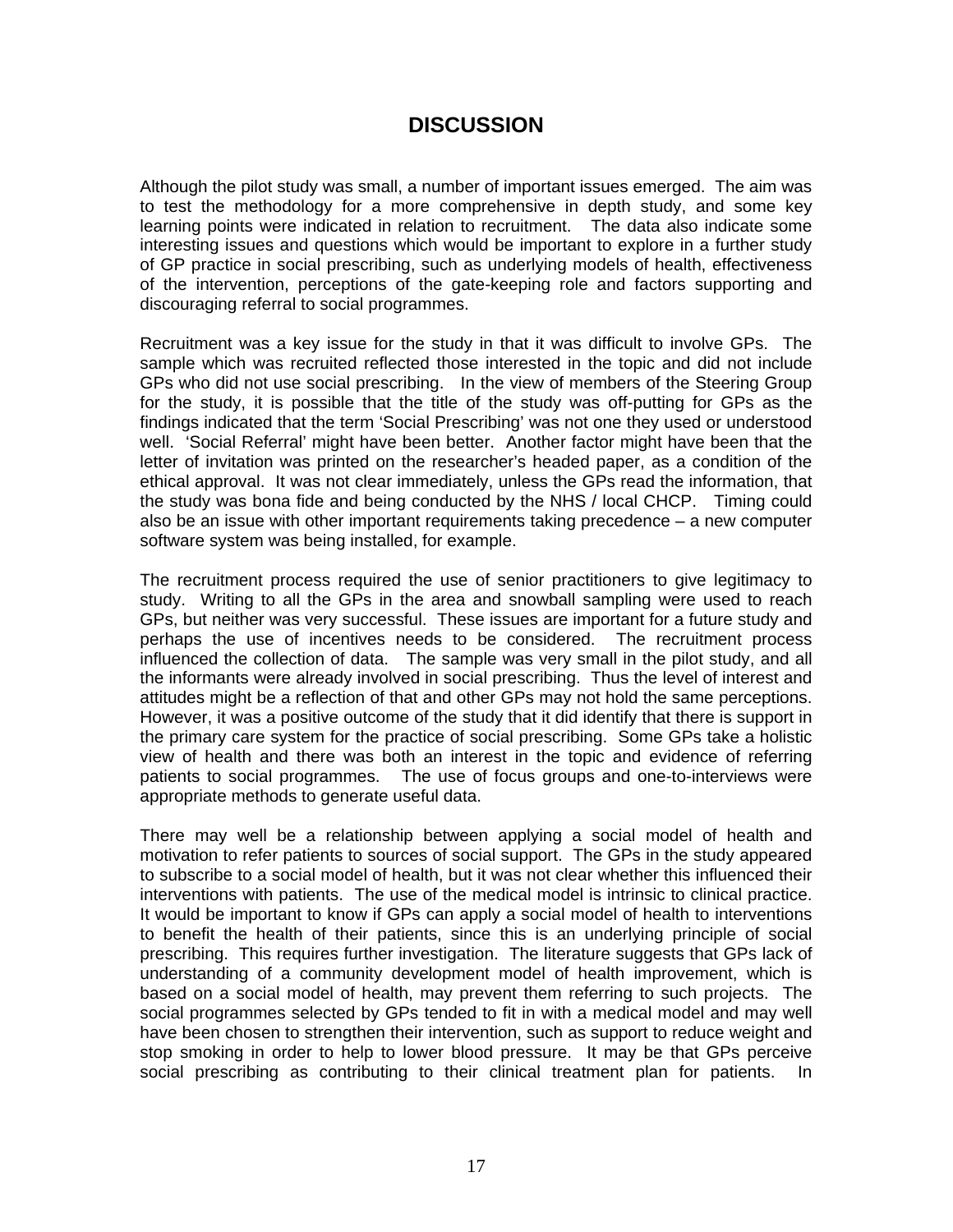comparison, where to refer patients with mental health problems might be less clear , unless there is an obvious cause for the problems such as bereavement.

The study indicated the GPs differentiated between the terms prescribing, referral and signposting, and these were significant for patients accessing social programmes. One informant pointed out that when he prescribed he knew exactly what action and benefit would follow for the patient. This was less clear with referral, where the expectation was that the organisation would take responsibility for contacting the patient and giving some feedback to the doctor, whereas signposting required the patient to take responsibility for contacting the organisation. Since social prescribing is an accepted term in the literature, this differentiation produces an interesting ambiguity which could affect recruitment to research projects and progressing work in the field. It was not clear from the data whether their choice of actions were due to the GPs lack of knowledge of or connection with the social programme, or their perceptions of the motivation of patients. There were some indications that GPs would signpost to organisations for which they were less confident about passing on their duty of care, or knew less about, such as selfhelp groups. On the other hand some GPs suggested that signposting could have the purpose of empowering patients to take responsibility for themselves.

There were some clear indications of factors which encouraged social referral. These centred around two issues:

- The importance of the GPs duty of care and their confidence in the ability of a social programme to benefit the patients
- The state of permanence of programmes and projects short term projects were less likely to be used for referral. This may be an important factor for projects funded through regeneration monies. These were not mentioned by the informants in the study. A range of projects were funded in this way, and while some were not appropriate for social referral, others could provide the potential for more extensive referral.

Another interesting and important element in the data was the GPs perception of their gate-keeping role. While community projects might view the influence of the GP as important, for example evaluation data from local smoking cessation projects indicates patients referred by GPs are more likely to turn up and quit than those referred by others, the GPs in the study tended to regard it as unnecessarily burdensome. The GPs had a perception that many referrals required the signature of a doctor, but this may be a mis-perception on their part. The gate-keeping role should be explored further since there appear to be conflicting views of its importance between social programmes and GPs. Referral pathways and the role of wider primary care team are also worth further investigation.

There are suggestions in the literature that those patients who are frequent attenders with complex problems would be appropriate candidates for social referral and this might relieve pressure on the GP practice. There was considerable agreement in the pilot study that GPs take the opposite view. They felt that these patients are not suitable for social referral since they tended to lack motivation, have competing and changing priorities and are unlikely to keep their appointments*.* This is an assumption which could be tested in further research. Since there is evidence that people with complex social problems such as addictions, mental health and social problems do have difficulty in keeping appointments, perhaps there is the potential for GPs to be linked to services which would support such patients in taking up their GPs referral to a social programme.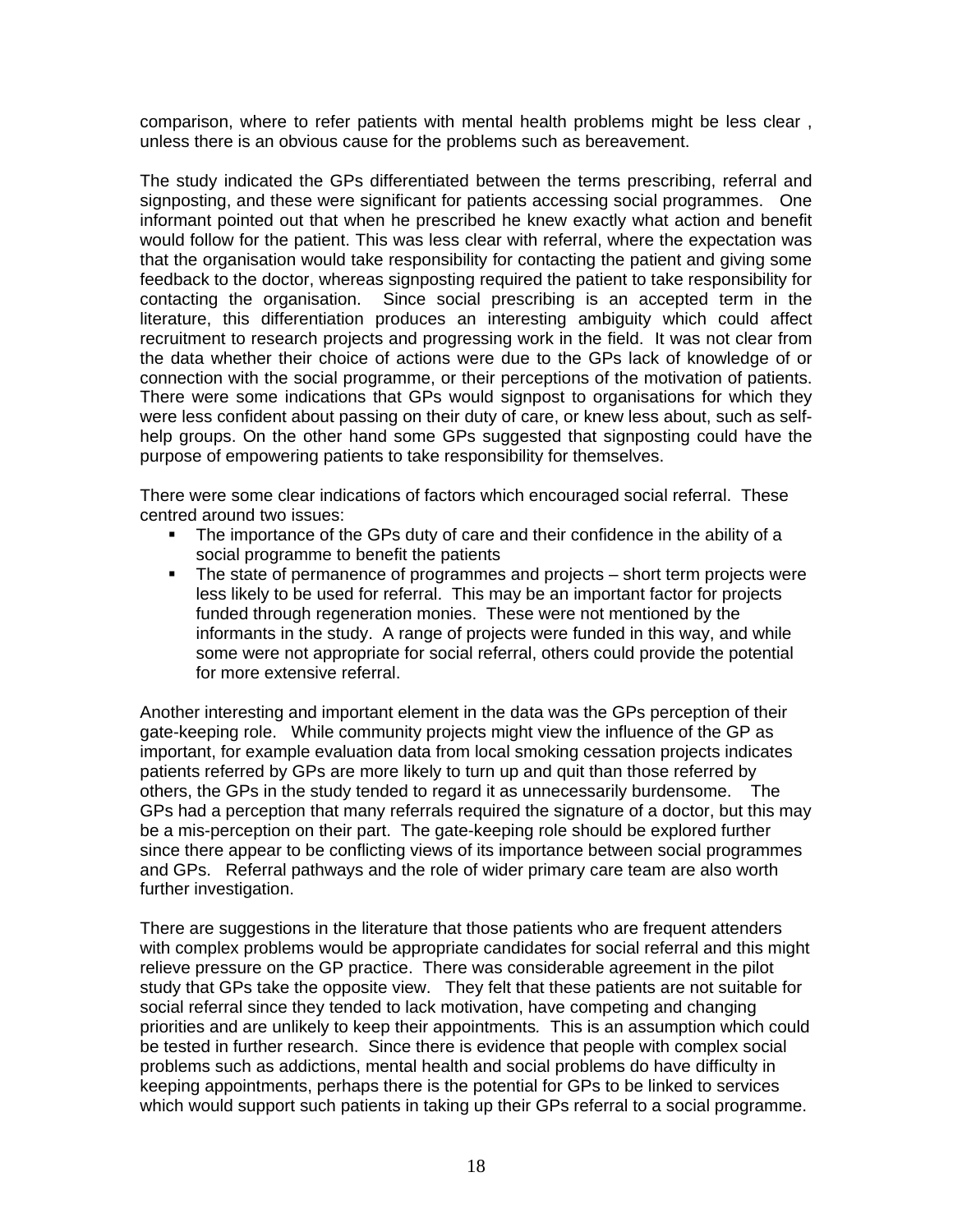There was also an indication in the data that GPs linked social referral with lifestyle changes such as losing weight, taking exercise and stopping smoking.

Lastly, the suggestions from the informants for methods of increasing their knowledge of local social programmes were useful. They viewed the responsibility for taking this forward as a legitimate role for the CHCP. The ideal of a central resource to collate and disseminate information about programmes and to vet them for suitability was strongly favoured. The GPs viewed it as unrealistic and inefficient for practices to achieve this individually. There might be a case for considering such a project as a pilot and there are several examples of good practice in the literature e.g. CHAT (see Appendix 1) and the Trafford Social Prescribing project (see [www.bluesci.org.uk](http://www.bluesci.org.uk/) )

# **CONCLUSIONS**

The use of focus groups and one to one interviews for the study was appropriate for gathering relevant data but the recruitment process proved limiting in the reach and scope of the informants and this limited the scope of the data collection.

The GPs in the pilot study were all referring and signposting patients to social programmes, but the extent was fairly limited. They did identify it as beneficial for patients suggesting that there might be scope for development through referring more patients to a wider range of agencies.

The perceived barriers to social referral were lack of information about appropriate programmes, workload, time to acquire information and keep up to date and the perceived lack of motivation to attend in some patients.

The GPs identified ways of accessing information which would be most appropriate for them such as a central resource in the CHCP which might involve production of a website and electronic referral. The feasibility of a pilot project would be worth further investigation.

An important factor was the GPs' duty of care and their ability to determine if a social programme was appropriate for referral. At present the range of social programmes referred to tended to be within the statutory sector, while local regeneration funded projects were noticeably absent from those used for social referral, except for the local Stress Centre.

The role of gate-keeping was an issue for the GPs. They held strong views on this role and felt it was misused to some degree. Widening this function to the primary care team was seen as positive as was increasing the extent of self-referral.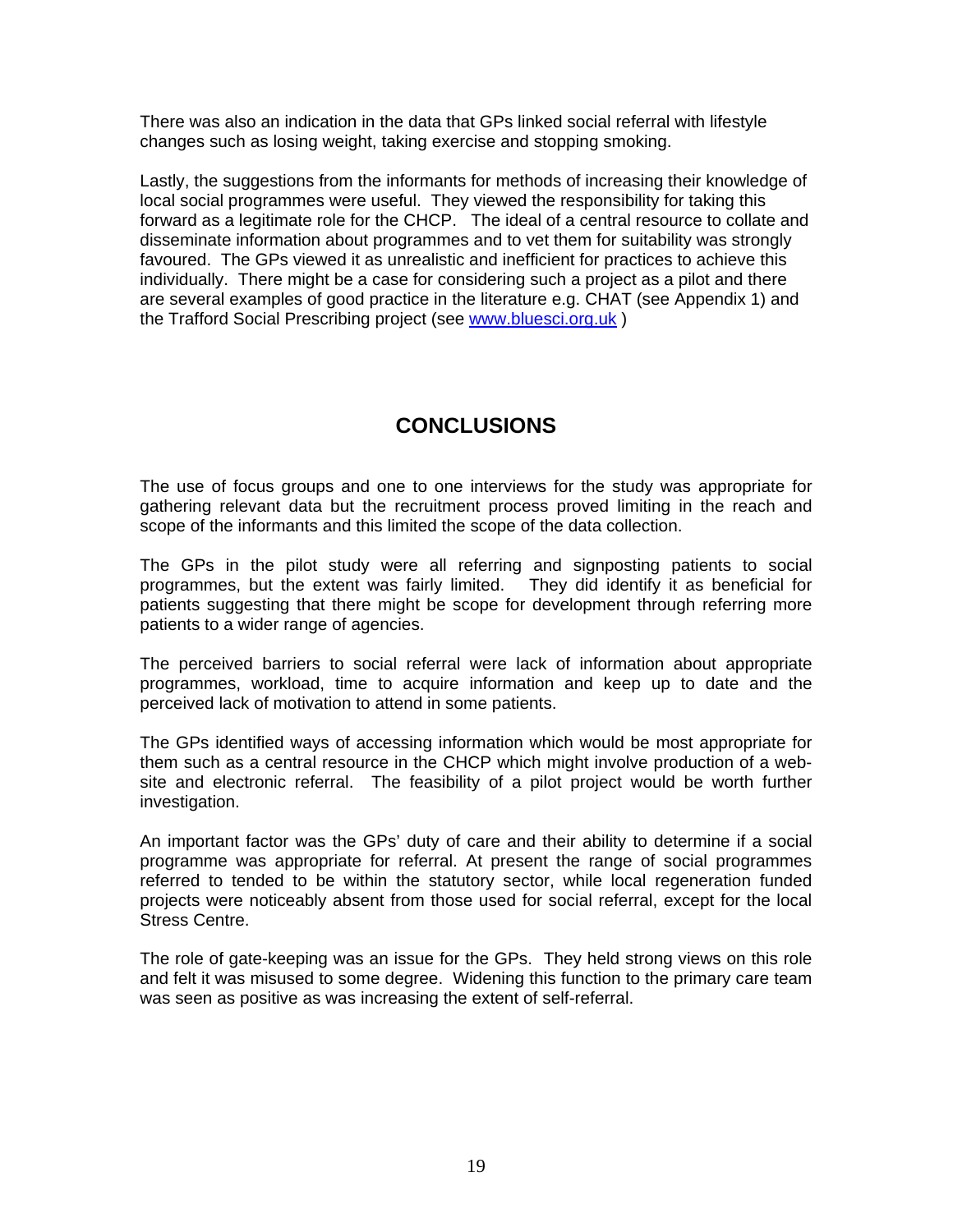#### **Research Questions for Further Exploration:**

The key purpose of the pilot study was to identify topic areas which would benefit from further exploration. These are summarised below:

- 1) To what extent is there support for social prescribing among GPs? Are there GPs who are not practising this at all? What influences this?
- 2) What is effective social referral? How is the effectiveness of the intervention influenced by:
	- a) The relationship between the GPs' understanding of a social model of health and its application to the process of social prescribing
	- b) GPs' perceptions of:
		- i) The differences between social programmes in the statutory, voluntary and regeneration funded sectors?
		- ii) Characteristics of patients which identify them as appropriate for social referral, or otherwise?
		- iii) Possible benefits to patients?
		- iv) The differences between the processes of prescribing, referral and signposting and how their use is determined?
		- v) Their gate-keeping role and the duty of care?
- 3) What are the experiences of workers in social programmes wanting to canvas GPs to make referrals?
- 4) Review the role of the primary care team in social prescribing and explore case studies demonstrating good practice.
- 5) Explore examples of good practice for social prescribing in the UK
- 6) Consider the feasibility of a pilot programme to improve links and communication between social programmes and GPs, perhaps linking with STEPS or other Primary Care Mental Health Teams, or other CHCP activities.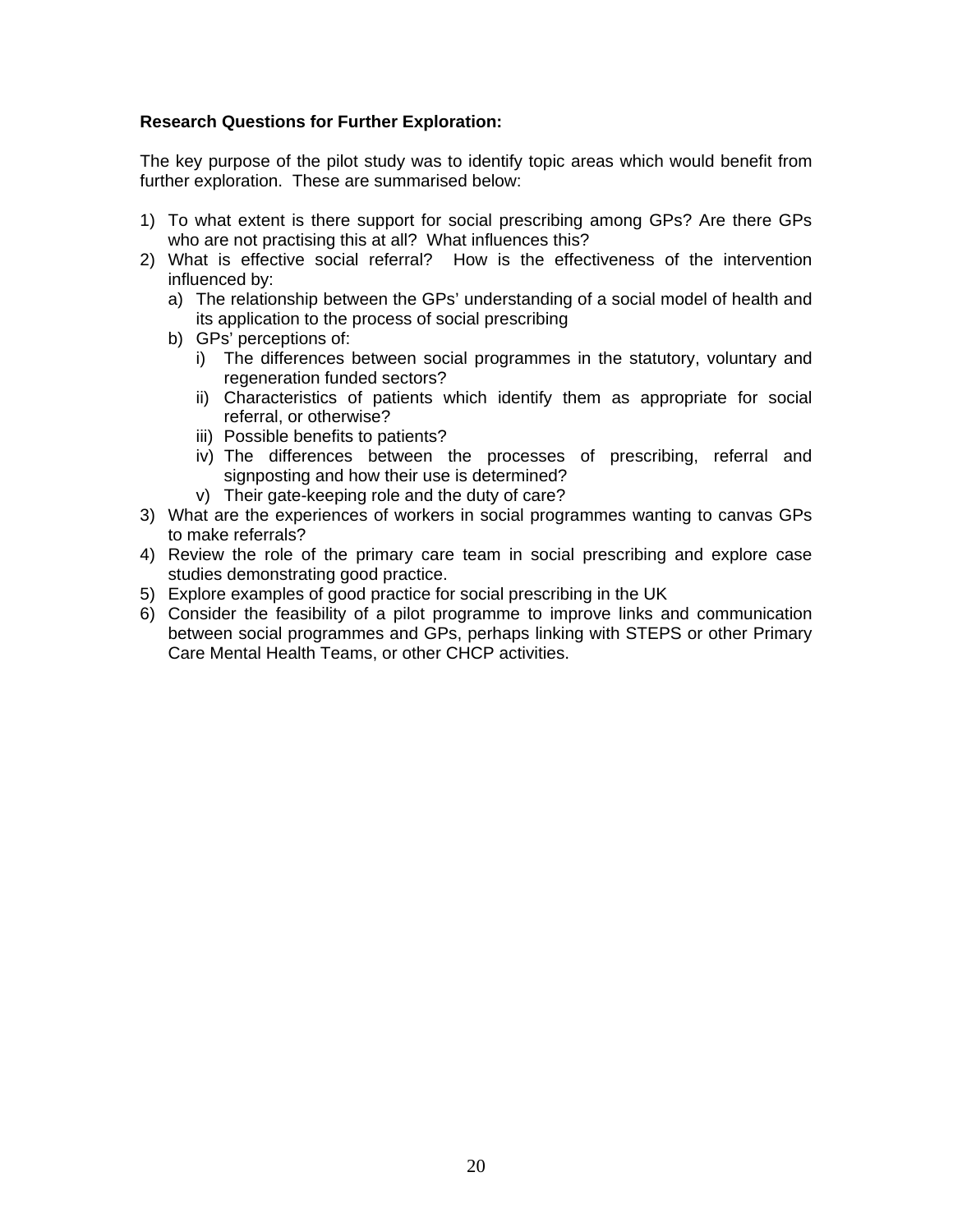#### **Steering Group members**

Pauline Craig, Public Health Programme Manager, Glasgow Centre for Population Health

Monica Currie, Public Health Practitioner, Glasgow South East CHCP

Ali MacDonald, Public Health Practitioner, Glasgow East CHCP

Kathleen McGill, Health Improvement Manager, East Dunbartonshire CHCP

Greg Usrey, Public Health Practitioner, South West CHCP

Phil Wilson, GP and Senior Clinical Research Fellow, Dept of General Practice and Primary Care, University of Glasgow

Stewart Mercer, Senior Clinical Research Fellow, Dept of General Practice and Primary Care, University of Glasgow

Helen Tyrell, Director, Voluntary Health Scotland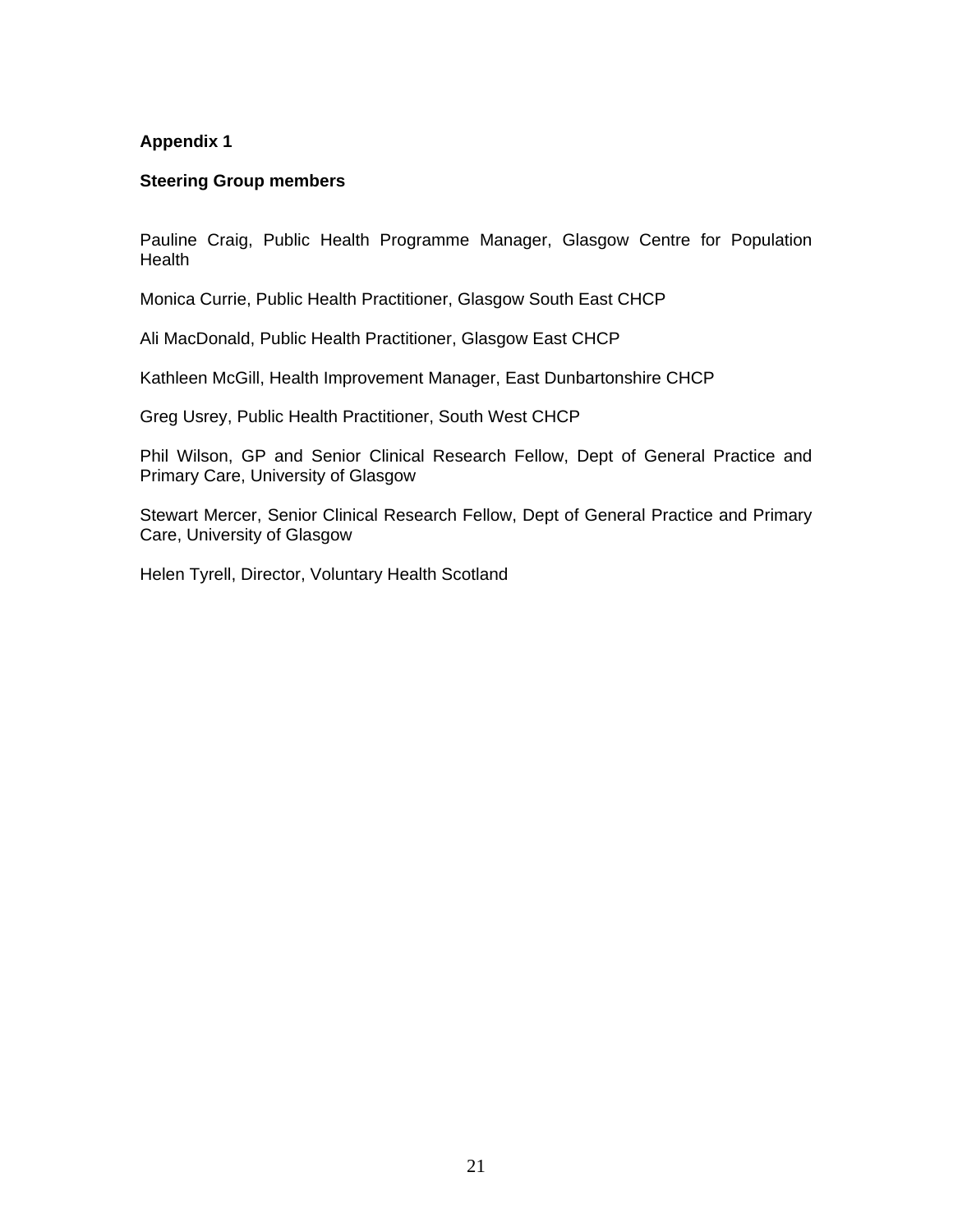### **The Social Prescribing Scheme in Bradford South and West PCT**

The social prescribing scheme in Bradford South and West PCT works by primary health care professionals referring patients with non-clinical needs to CHAT (Community Health Advice Team). The CHAT worker meets with the patient to discuss their needs and then identifies an appropriate source of support in the community. The CHAT worker facilitates access to community groups or courses and may accompany the patient on their first visit if required. Any member of the primary health care team, including GPs, nurses, health visitors, district nurses and receptionists, can refer patients to the scheme by completing a simple referral form. Alternatively, patients can self refer by completing the tear off slip included in a leaflet which is available from surgery receptions and local pharmacies. A key benefit of the scheme is that the CHAT worker is able to spend longer with a patient than primary care staff are often able to, offering up to three forty-minute appointments. This provides the patients with the opportunity to discuss any issues that they feel are affecting their health and the possibility of exploring a variety of solutions.

#### **Summary of the Evaluation**

A pilot social prescribing scheme , CHAT, has recently been set up in Bradford South and West Primary Care Trust (PCT). The aims of CHAT are to broaden service provision for patients with non-clinical needs and to facilitate links between primary care and the voluntary sector. The evaluation focused on the development of the scheme in the Ridge and Royds medical practices and used a case study design to examine the scheme from the perspectives of service users and health professionals. In addition, some data were gathered from key individuals involved in the first pilot scheme delivered by Healthy Lifestyle Healthy Living Centre at Dr Micallef & Partners, Highfield Health Centre. In total, 18 semi-structured interviews were carried out over a ten week period.

The evaluation suggests that CHAT is a valued scheme within the primary health care setting. There has been a steady flow of referrals in both practices and CHAT is being used by a diverse range of patients in terms of age, gender and social problems. The findings from the qualitative data show that the scheme is acceptable, relevant and appropriate from the perspective of staff and service users. Patients and health care professionals perceive the CHAT scheme to be a successful bridge between primary care and the voluntary sector. In the interviews all patients expressed some form of positive outcome as a result of being on the scheme – reduced isolation, increased confidence, and access to non-stigmatised support were a few examples. Patients perceiving CHAT as an individual, caring service, tailored to their own appropriate needs, was a powerful indicator of its success. Staff who took part in the evaluation discussed how the CHAT scheme had the potential to reduce workload and improve the quality of patient / professional consultation. The benefits for staff having a personalised, caring' service were frequently cited as being one of the strengths of CHAT.

CHAT provided access to a source of expert knowledge which was welcomed by staff. The benefits of the scheme to general practice were also highlighted by this evaluation. Having the scheme as an extension of primary health care adds further to the holistic work happening in these practices. The current model of the scheme is working well and has been found to be acceptable and relevant. If the scheme was extended and potentially rolled out to other practices in the PCT it would be important that the core elements of the model developed in Bradford South and West were maintained. However, consistent and regular feedback for referrers is currently not being achieved and this is an issue which may need to be considered for future practice.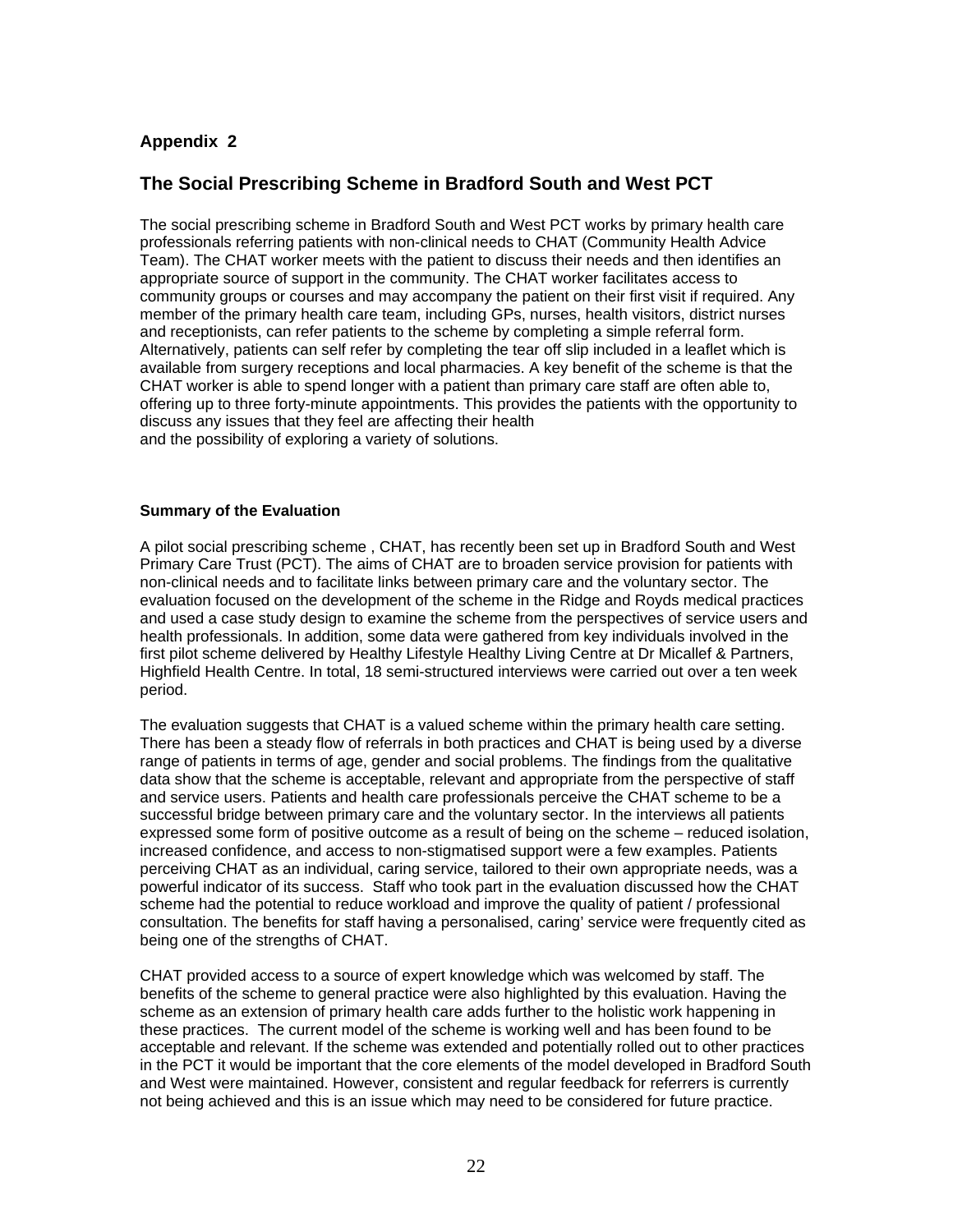### **FOCUS GROUP and INTERVIEW TOPIC GUIDE**

- What do you think are the most important influences on health for your patients*?*
- Perceptions of meaning of social prescribing, *purpose for patients / GP practice. How does it influence health of patients?*
- **What projects do you currently refer to? How does this happen?**
- Good and bad experiences of referring patients to community organisations / service from them, *concerns / drawbacks*
- **Place in patient pathway / kind of patient who might benefit, possible outcomes** for patients – short and medium term
- Best methods of communicating with relevant organisations
- **Level of knowledge of local organisations**
- **Factors contributing to effective referral / what is effective referral**
- Ways of monitoring outcomes for patients and practice
- Level of policy / guidance required by GPs for social prescribing, referral criteria etc